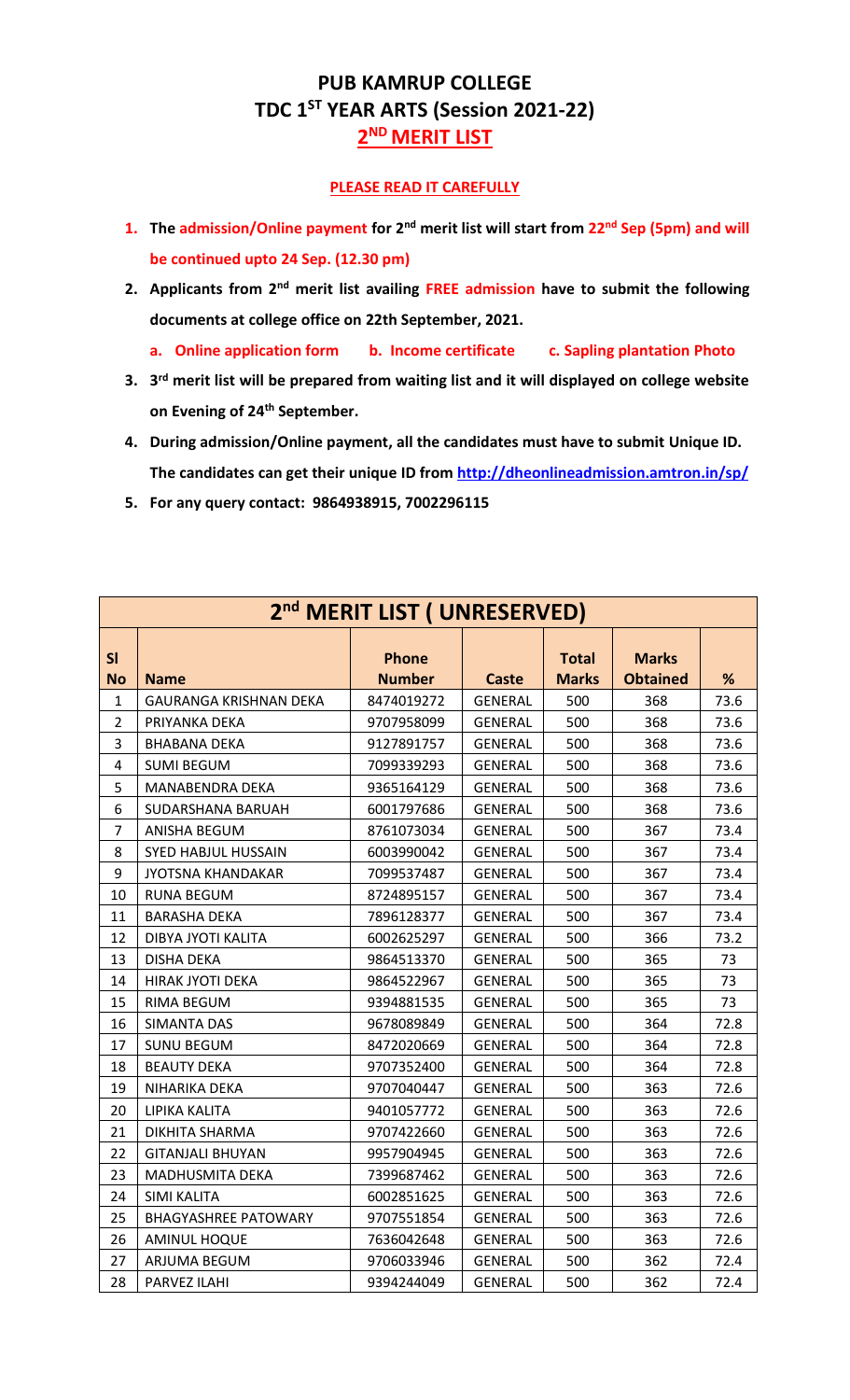| 29       | NIKUMONI KALITA                   | 8638224830               | GENERAL            | 500        | 362        | 72.4       |
|----------|-----------------------------------|--------------------------|--------------------|------------|------------|------------|
| 30       | <b>KUNTAL BHATTA</b>              | 6003496761               | GENERAL            | 500        | 361        | 72.2       |
| 31       | <b>SUSMITA KALITA</b>             | 9395355898               | <b>GENERAL</b>     | 500        | 361        | 72.2       |
| 32       | <b>CHAMIRON BEGUM</b>             | 9365765265               | <b>GENERAL</b>     | 500        | 361        | 72.2       |
| 33       | NIKITA AHMED                      | 8822385539               | GENERAL            | 500        | 361        | 72.2       |
| 34       | <b>SUNIYA HANNAN</b>              | 9707618556               | GENERAL            | 500        | 361        | 72.2       |
| 35       | PARAG JYOTI DEKA                  | 6901504165               | GENERAL            | 500        | 360        | 72         |
| 36       | <b>BIJUMONI PATOWARY</b>          | 8099212436               | GENERAL            | 500        | 360        | 72         |
| 37       | <b>JUMI BEGUM</b>                 | 9394626573               | GENERAL            | 500        | 360        | 72         |
| 38       | RAJI BEGUM                        | 8471963702               | <b>GENERAL</b>     | 500        | 360        | 72         |
| 39       | PRANAMIKA KALITA                  | 8011594341               | <b>GENERAL</b>     | 500        | 359        | 71.8       |
| 40       | HAFIZAN KHANAM                    | 9394552382               | GENERAL            | 500        | 359        | 71.8       |
| 41       | <b>TINKU PATOWARY</b>             | 6003543039               | GENERAL            | 500        | 359        | 71.8       |
| 42       | <b>BIDISHA DEVI</b>               | 6002680343               | GENERAL            | 500        | 359        | 71.8       |
| 43       | MANAB KALITA                      | 6003329630               | GENERAL            | 500        | 359        | 71.8       |
| 44       | <b>GAUTAM MEDHI</b>               | 9365931718               | GENERAL            | 500        | 359        | 71.8       |
| 45       | <b>LIZA DAS</b>                   | 6003592649               | GENERAL            | 500        | 359        | 71.8       |
| 46       | <b>NUR ALAM HAQUE</b>             | 9707887883               | <b>GENERAL</b>     | 500        | 359        | 71.8       |
| 47       | <b>ARSHIK ELAHI</b>               | 8473056171               | GENERAL            | 500        | 359        | 71.8       |
| 48       | <b>GITUMANI BARMAN</b>            | 9707196347               | <b>GENERAL</b>     | 500        | 359        | 71.8       |
| 49       | <b>TWINKUL AHMED</b>              | 7086787441               | GENERAL            | 500        | 359        | 71.8       |
| 50       | SHABNAM AHMEDA                    | 9954879979               | <b>GENERAL</b>     | 500        | 358        | 71.6       |
| 51       | NIKUMONI BEGUM                    | 8403973198               | <b>GENERAL</b>     | 500        | 358        | 71.6       |
| 52       | <b>KAMAL KAKATI</b>               | 7638822104               | <b>GENERAL</b>     | 500        | 358        | 71.6       |
| 53       | <b>BARNALI DEKA</b>               | 7099951734               | GENERAL            | 500        | 358        | 71.6       |
| 54       | <b>ASMIN SULTANA</b>              | 8472893674               | <b>GENERAL</b>     | 500        | 357        | 71.4       |
| 55       | VIOLINA BARUAH                    | 6003490051               | <b>GENERAL</b>     | 500        | 357        | 71.4       |
| 56       | <b>EDUL HUSSAIN</b>               | 9707127172               | GENERAL            | 500        | 357        | 71.4       |
| 57       | <b>JENI DEKA</b>                  | 6002105015               | <b>GENERAL</b>     | 500        | 356        | 71.2       |
| 58       | <b>BIDISHA DEKA</b>               | 9864328273               | GENERAL            | 500        | 356        | 71.2       |
| 59       | KRISHNAKHI KALITA                 | 9508112006               | <b>GENERAL</b>     | 500        | 355        | 71         |
| 60       | <b>HIRAK JYOTI DEKA</b>           | 6002594693               | GENERAL            | 500        | 355        | 71         |
| 61       | <b>JARJINA BEGUM</b>              | 6003409182               | GENERAL            | 500        | 355        | 71         |
| 62       | SUNITA DEKA                       | 6913425714               | <b>GENERAL</b>     | 500        | 354        | 70.8       |
| 63       | ASHIKAR RAHMAN                    | 6000028159               | GENERAL            | 500        | 354        | 70.8       |
| 64       | NAJMIN SULTANA                    | 6003564369               | <b>GENERAL</b>     | 500        | 354        | 70.8       |
| 65       | MAMATA BEGUM                      | 9394626464               | GENERAL            | 500        | 354        | 70.8       |
| 66       | LIZA KALITA                       | 7637995377               | GENERAL            | 500        | 354        | 70.8       |
| 67       | NIHARIKA BORA                     | 6003565394               | <b>GENERAL</b>     | 500        | 353        | 70.6       |
| 68       | PRANTIKA GOSWAMI                  | 9707382911               | GENERAL            | 500        | 353        | 70.6       |
| 69       | TINA MONI PATOWARY                | 9394039466               | GENERAL            | 500        | 353        | 70.6       |
| 70       | NISHITA DEKA                      | 9678342411               | GENERAL            | 500        | 353        | 70.6       |
| 71       | HIYAMANI KALITA                   | 9954773534               | <b>GENERAL</b>     | 500        | 353        | 70.6       |
| 72       | ASHIK IKBAL AHMED                 | 9394881189               | GENERAL            | 500        | 353        | 70.6       |
| 73       | KOUSTOV GOSWAMI                   | 9394304684               | GENERAL            | 500        | 353        | 70.6       |
| 74       | SEHNAJ AKHTARA                    | 9395402449               | <b>GENERAL</b>     | 500        | 353        | 70.6       |
| 75       | PALLABI KALITA                    | 9678838344               | GENERAL            | 500        | 352        | 70.4       |
| 76       | <b>MRIGANKA PATHAK</b>            | 6900471230               | <b>GENERAL</b>     | 500        | 352        | 70.4       |
| 77       | <b>BIJOY DEKA</b>                 | 7086219035               | GENERAL            | 500        | 352        | 70.4       |
| 78       | <b>MANIMA BEGUM</b>               | 9957351063               | GENERAL            | 500        | 352        | 70.4       |
| 79       | <b>MONIKA BEGUM</b>               | 8011822209               | GENERAL            | 500        | 352        | 70.4       |
| 80       | JAYASHREE DEKA                    | 6003587248               | <b>GENERAL</b>     | 500        | 351        | 70.2       |
| 81       | <b>MITALI KALITA</b>              | 8486899348               | <b>GENERAL</b>     | 500        | 351        | 70.2       |
| 82<br>83 | PRIYANKA DEKA                     | 9365111561<br>8011872540 | GENERAL            | 500<br>500 | 351<br>350 | 70.2<br>70 |
| 84       | RITISHNA KALITA<br>PARISMITA DEKA | 8876319265               | GENERAL<br>GENERAL | 500        | 350        | 70         |
| 85       | <b>SABNAM SERIN</b>               | 9954013895               | <b>GENERAL</b>     | 500        | 350        | 70         |
|          |                                   |                          |                    |            |            |            |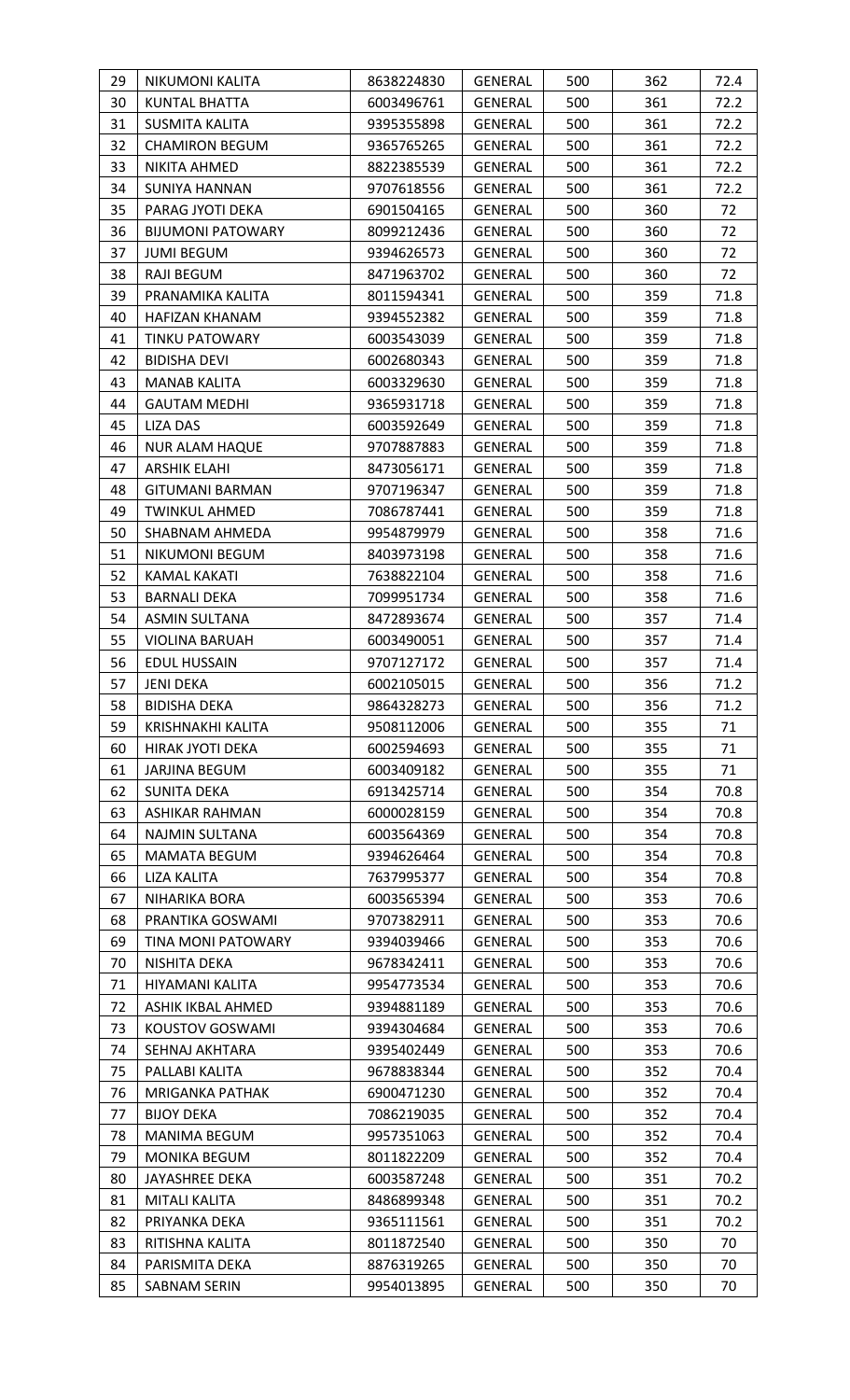| 86         | DIKSHITA KAKATI                                      | 6002392548               | GENERAL            | 500        | 350        | 70           |
|------------|------------------------------------------------------|--------------------------|--------------------|------------|------------|--------------|
| 87         | <b>BARASHA SARMA</b>                                 | 8135004804               | GENERAL            | 500        | 350        | 70           |
| 88         | SAHIL AMIN                                           | 6003729516               | <b>GENERAL</b>     | 500        | 350        | 70           |
| 89         | DHRITISMITA CHOUDHURY                                | 7578973081               | <b>GENERAL</b>     | 500        | 349        | 69.8         |
| 90         | PAPARI DEKA                                          | 8011551105               | <b>GENERAL</b>     | 500        | 349        | 69.8         |
| 91         | MAHESWAR SARMA                                       | 9127215065               | GENERAL            | 500        | 349        | 69.8         |
| 92         | <b>DALI BORAH</b>                                    | 6901825960               | GENERAL            | 500        | 348        | 69.6         |
| 93         | SARTHA PRATIM KALITA                                 | 9613504507               | GENERAL            | 500        | 348        | 69.6         |
| 94         | DIPANNITA GOSWAMI                                    | 6026854075               | GENERAL            | 500        | 348        | 69.6         |
| 95         | <b>JOON MONI KALITA</b>                              | 7099787485               | GENERAL            | 500        | 348        | 69.6         |
| 96         | PALLABI DEKA                                         | 9864958991               | GENERAL            | 500        | 348        | 69.6         |
| 97         | <b>KANKAN DEKA</b>                                   | 8876266540               | GENERAL            | 500        | 347        | 69.4         |
| 98         | <b>SUNIA BEGUM</b>                                   | 6003609371               | GENERAL            | 500        | 347        | 69.4         |
| 99         | <b>MERINA BEGUM</b>                                  | 7099761429               | <b>GENERAL</b>     | 500        | 347        | 69.4         |
| 100        | <b>BIBHASH DEKA</b>                                  | 8822373132               | GENERAL            | 500        | 347        | 69.4         |
| 101        | NAYANITA DAS                                         | 9577702666               | GENERAL            | 500        | 347        | 69.4         |
| 102        | LINA MONI BEGUM                                      | 8472940769               | <b>GENERAL</b>     | 500        | 347        | 69.4         |
| 103        | DHANJEET RAJ DEKA                                    | 9864746261               | GENERAL            | 500        | 347        | 69.4         |
| 104        | MARTINA AJAM                                         | 9707888310               | GENERAL            | 500        | 346        | 69.2         |
| 105        | MANASHI DEKA                                         | 8721965046               | GENERAL            | 500        | 346        | 69.2         |
| 106        | RIJUL ALI                                            | 6003699860               | GENERAL            | 500        | 346        | 69.2         |
| 107        | ANJUMA BEGUM                                         | 6000640855               | GENERAL            | 500        | 345        | 69           |
| 108        | <b>MAMI BEGUM</b>                                    | 6003412009               | GENERAL            | 500        | 345        | 69           |
| 109        | SYEDA AFRIN SULTANA                                  | 6003344512               | <b>GENERAL</b>     | 500        | 345        | 69           |
| 110        | HIMAKHI DEKA                                         | 8011264016               | GENERAL            | 500        | 345        | 69           |
| 111        | <b>JUTIKA KALITA</b>                                 | 7002762739               | GENERAL            | 500        | 345        | 69           |
| 112        | YESMIN CHOUDHURY                                     | 9954311077               | GENERAL            | 500        | 344        | 68.8         |
| 113        | KAKALI KALITA                                        | 8822586698               | GENERAL            | 500        | 344        | 68.8         |
| 114        | <b>HAMEN RAJBONGSHI</b>                              | 9859468043               | <b>GENERAL</b>     | 500        | 344        | 68.8         |
| 115        | <b>SUMI DEKA</b>                                     | 8011835785               | GENERAL            | 500        | 344        | 68.8         |
| 116        | PRITY SAIKIA                                         | 7429150167               | GENERAL            | 500        | 344        | 68.8         |
| 117        | KARIMA BEGUM                                         | 9365947899               | GENERAL            | 500        | 344        | 68.8         |
| 118        | <b>KULDIP KALITA</b>                                 | 7002496548               | GENERAL            | 500        | 344        | 68.8         |
| 119        | PRIYANKA DEKA                                        | 6003135397               | GENERAL            | 500        | 344        | 68.8         |
| 120        | ASIFA BEGUM                                          | 9435940018               | GENERAL            | 500        | 344        | 68.8         |
| 121        | <b>KULDIP KALITA</b>                                 | 8399887609               | GENERAL            | 500        | 344        | 68.8         |
| 122        | SAMUDRA DEKA                                         | 7086983523               | GENERAL            | 500        | 344        | 68.8         |
| 123        | <b>JAKI BORAH</b>                                    | 8822877224               | GENERAL            | 500        | 344        | 68.8         |
| 124        | <b>DIPANKEE DEKA</b>                                 | 8099072912               | GENERAL            | 500        | 343        | 68.6         |
| 125        | DOLI KALTA                                           | 9707126521               | GENERAL            | 500        | 343        | 68.6         |
| 126        | <b>BANNYA DEKA</b>                                   | 9707958277               | <b>GENERAL</b>     | 500        | 343        | 68.6         |
| 127<br>128 | <b>JYOTISMITA DEKA</b><br>RIZOWAN NASIM              | 8822604770<br>6000133589 | GENERAL<br>GENERAL | 500<br>500 | 342<br>342 | 68.4<br>68.4 |
|            |                                                      |                          |                    |            |            |              |
| 129<br>130 | KASHMIRI KASHYAP                                     | 7575937900               | GENERAL            | 500<br>500 | 341<br>341 | 68.2<br>68.2 |
|            | YESMIN BEGUM                                         | 9365587021               | GENERAL            |            |            |              |
| 131        | UPASANA DEKA                                         | 6003042348               | <b>GENERAL</b>     | 500        | 341        | 68.2         |
| 132<br>133 | <b>MANISHA CHOUDHURY</b><br><b>BARASHA RANI DEKA</b> | 6913713264<br>7099537140 | GENERAL<br>GENERAL | 500<br>500 | 341<br>341 | 68.2<br>68.2 |
| 134        | PRANJIT DEKA                                         | 7576032796               | GENERAL            | 500        | 341        | 68.2         |
| 135        | <b>KAUSHIK PARASAR</b>                               | 8638213129               | GENERAL            | 500        | 341        | 68.2         |
| 136        | SUDITYA KAKATI                                       | 9365170014               | <b>GENERAL</b>     | 500        | 340        | 68           |
| 137        | RIMPI SULTANA                                        | 8822677871               | GENERAL            | 500        | 340        | 68           |
| 138        | MANASH JYOTI DEKA                                    | 6002007612               | <b>GENERAL</b>     | 500        | 340        | 68           |
| 139        | MANASH JYOTI DEKA                                    | 8135846027               | GENERAL            | 500        | 340        | 68           |
| 140        | ALAKESH KALITA                                       | 8638692653               | <b>GENERAL</b>     | 500        | 340        | 68           |
| 141        | <b>BHASWATI KALITA</b>                               | 8638688305               | GENERAL            | 500        | 340        | 68           |
| 142        | <b>SALMA YASMIN</b>                                  | 6001718681               | GENERAL            | 500        | 339        | 67.8         |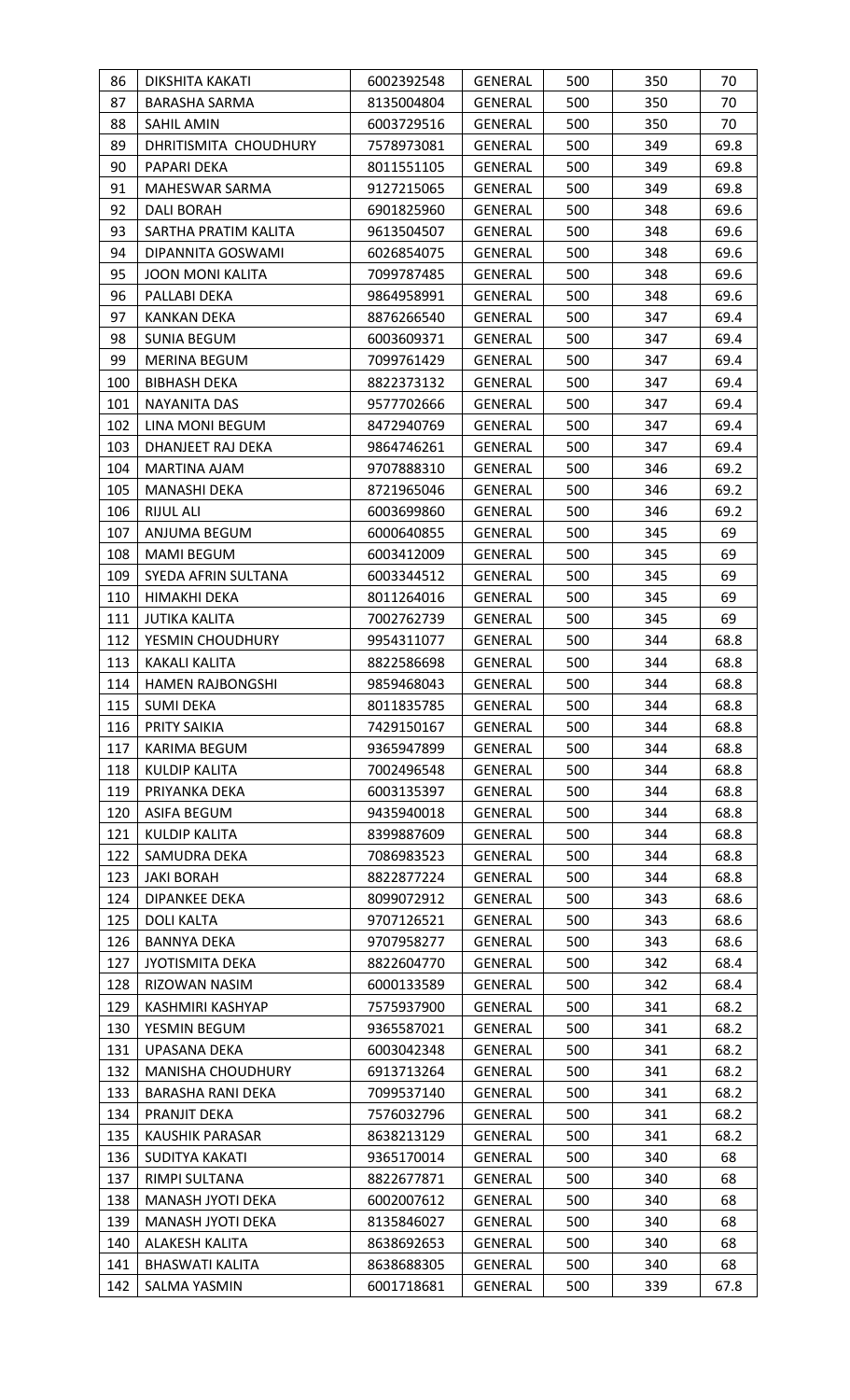| 143        | <b>JYOTISMITA SARMA</b>             | 7002231353               | GENERAL            | 500        | 339        | 67.8         |
|------------|-------------------------------------|--------------------------|--------------------|------------|------------|--------------|
| 144        | <b>JYOTISHMITA SARMA</b>            | 9864567485               | GENERAL            | 500        | 339        | 67.8         |
| 145        | <b>NASIFA YESMIN</b>                | 7576910665               | GENERAL            | 500        | 339        | 67.8         |
| 146        | HIYAMANI GOSWAMI                    | 9706412143               | GENERAL            | 500        | 339        | 67.8         |
| 147        | PALLABI KALITA                      | 9394243831               | <b>GENERAL</b>     | 500        | 338        | 67.6         |
| 148        | <b>BEAUTY CHOUDHURY</b>             | 8099799136               | GENERAL            | 500        | 338        | 67.6         |
| 149        | <b>ASIF ALI</b>                     | 9864920325               | <b>GENERAL</b>     | 500        | 338        | 67.6         |
| 150        | <b>BEAUTI BORAH</b>                 | 9854959566               | GENERAL            | 500        | 337        | 67.4         |
| 151        | <b>MAINU BEGUM</b>                  | 9613784957               | GENERAL            | 500        | 337        | 67.4         |
| 152        | RABINA CHOUDHURY                    | 7099951769               | <b>GENERAL</b>     | 500        | 337        | 67.4         |
| 153        | <b>AMINUL HAQUE</b>                 | 9859166545               | GENERAL            | 500        | 337        | 67.4         |
| 154        | <b>SIMA BEGUM</b>                   | 6901607089               | GENERAL            | 500        | 337        | 67.4         |
| 155        | <b>JAHUR ALI</b>                    | 9365775508               | <b>GENERAL</b>     | 500        | 337        | 67.4         |
| 156        | <b>RESMA BEGUM</b>                  | 9859838281               | GENERAL            | 500        | 336        | 67.2         |
| 157        | <b>BITUPAN DEKA</b>                 | 9954665341               | GENERAL            | 500        | 336        | 67.2         |
| 158        | PARISMITA MAHANTA                   | 6003614276               | <b>GENERAL</b>     | 500        | 336        | 67.2         |
| 159        | <b>JUBI MAHANTA</b>                 | 9707197545               | GENERAL            | 500        | 336        | 67.2         |
| 160        | DIP RANJAN KALITA                   | 8876541255               | GENERAL            | 500        | 335        | 67           |
| 161        | <b>SEMINA BEGUM</b>                 | 9859323636               | GENERAL            | 500        | 335        | 67           |
| 162        | SAMIRAN DEKA                        | 9954911055               | GENERAL            | 500        | 335        | 67           |
| 163        | HIMANGSHU SARMA                     | 7086347381               | GENERAL            | 500        | 335        | 67           |
| 164        | <b>JUBILEE BUJARBARUAH</b>          | 6002501881               | <b>GENERAL</b>     | 500        | 335        | 67           |
| 165        | <b>NARGIS BEGUM</b>                 | 6900911153               | GENERAL            | 500        | 335        | 67           |
| 166        | <b>KULDEEP DEKA</b>                 | 7086426773               | GENERAL            | 500        | 334        | 66.8         |
| 167        | TRISHNA DEKA                        | 7896239431               | GENERAL            | 500        | 334        | 66.8         |
| 168        | NISITA DEKA                         | 7896444459               | GENERAL            | 500        | 334        | 66.8         |
| 169        | <b>ANKITA DEKA</b>                  | 8723802970               | GENERAL            | 500        | 334        | 66.8         |
| 170        | PARVES AHMED                        | 8011623785               | <b>GENERAL</b>     | 500        | 333        | 66.6         |
| 171        | <b>CHAYANIKA DEVI</b>               | 8404038187               | <b>GENERAL</b>     | 500        | 333        | 66.6         |
| 172        | NURE ASMA YESMIN                    | 8721992698               | GENERAL            | 500        | 333        | 66.6         |
| 173        | KANGKANA KALITA                     | 6001832402               | GENERAL            | 500        | 333        | 66.6         |
| 174        | RIMJIM SARMA                        | 8724978731               | GENERAL            | 500        | 333        | 66.6         |
| 175        | SYEDA KHUSBOO BEGUM                 | 8011563621               | GENERAL            | 500        | 333        | 66.6         |
| 176        | <b>BIKI DEKA</b>                    | 8720961424               | GENERAL            | 500        | 333        | 66.6         |
| 177        | KARISHMA KALITA                     | 9707188137               | GENERAL            | 500        | 333        | 66.6         |
| 178        | ALAKESH SARMA                       | 7002254326               | GENERAL            | 500        | 333        | 66.6         |
| 179        | <b>JURIMA DEKA</b>                  | 9365920402               | <b>GENERAL</b>     | 500        | 333        | 66.6         |
| 180        | <b>BIJU MANI PATOWARY</b>           | 7099638876               | GENERAL            | 500        | 333        | 66.6         |
| 181        | <b>BANDITA DEKA</b>                 | 8811871181               | GENERAL            | 500        | 332        | 66.4         |
| 182<br>183 | NIBEDITA DEKA<br><b>ANKITA DEKA</b> | 6002556489<br>8822445474 | GENERAL            | 500<br>500 | 332<br>332 | 66.4<br>66.4 |
| 184        | SAMINA AKHTERA                      | 9707374248               | GENERAL<br>GENERAL | 500        | 332        | 66.4         |
| 185        | <b>JINNATUL KARIM</b>               | 6900918175               | GENERAL            | 500        | 332        | 66.4         |
| 186        | <b>SUMAN SARMA</b>                  | 8812854545               | GENERAL            | 500        | 331        | 66.2         |
| 187        | HIRAKJYOTI SHARMA                   | 8133849343               | GENERAL            | 500        | 331        | 66.2         |
| 188        | <b>KHAIRUL ISLAM</b>                | 8721885749               | <b>GENERAL</b>     | 500        | 331        | 66.2         |
| 189        | <b>BHARGAB DEKA</b>                 | 6002031441               | GENERAL            | 500        | 331        | 66.2         |
| 190        | NITISHA DEVI                        | 7399495472               | GENERAL            | 500        | 331        | 66.2         |
| 191        | AKHIL DEKA                          | 9613760307               | GENERAL            | 500        | 331        | 66.2         |
| 192        | RANJUSMITA CHOUDHURY                | 8812881154               | GENERAL            | 500        | 330        | 66           |
| 193        | KARABI DEKA                         | 9394151850               | GENERAL            | 500        | 330        | 66           |
| 194        | <b>BARNALI DAS</b>                  | 6900138499               | GENERAL            | 500        | 330        | 66           |
| 195        | <b>RAHUL ALI</b>                    | 8135842102               | GENERAL            | 500        | 330        | 66           |
| 196        | BARASHA DEKA                        | 7576027581               | GENERAL            | 500        | 330        | 66           |
| 197        | <b>KABITA KOLITA</b>                | 9707137925               | GENERAL            | 500        | 330        | 66           |
| 198        | RAHUL ISLAM                         | 9365217253               | GENERAL            | 500        | 329        | 65.8         |
| 199        | REKIBUL ISLAM                       | 8876630920               | <b>GENERAL</b>     | 500        | 329        | 65.8         |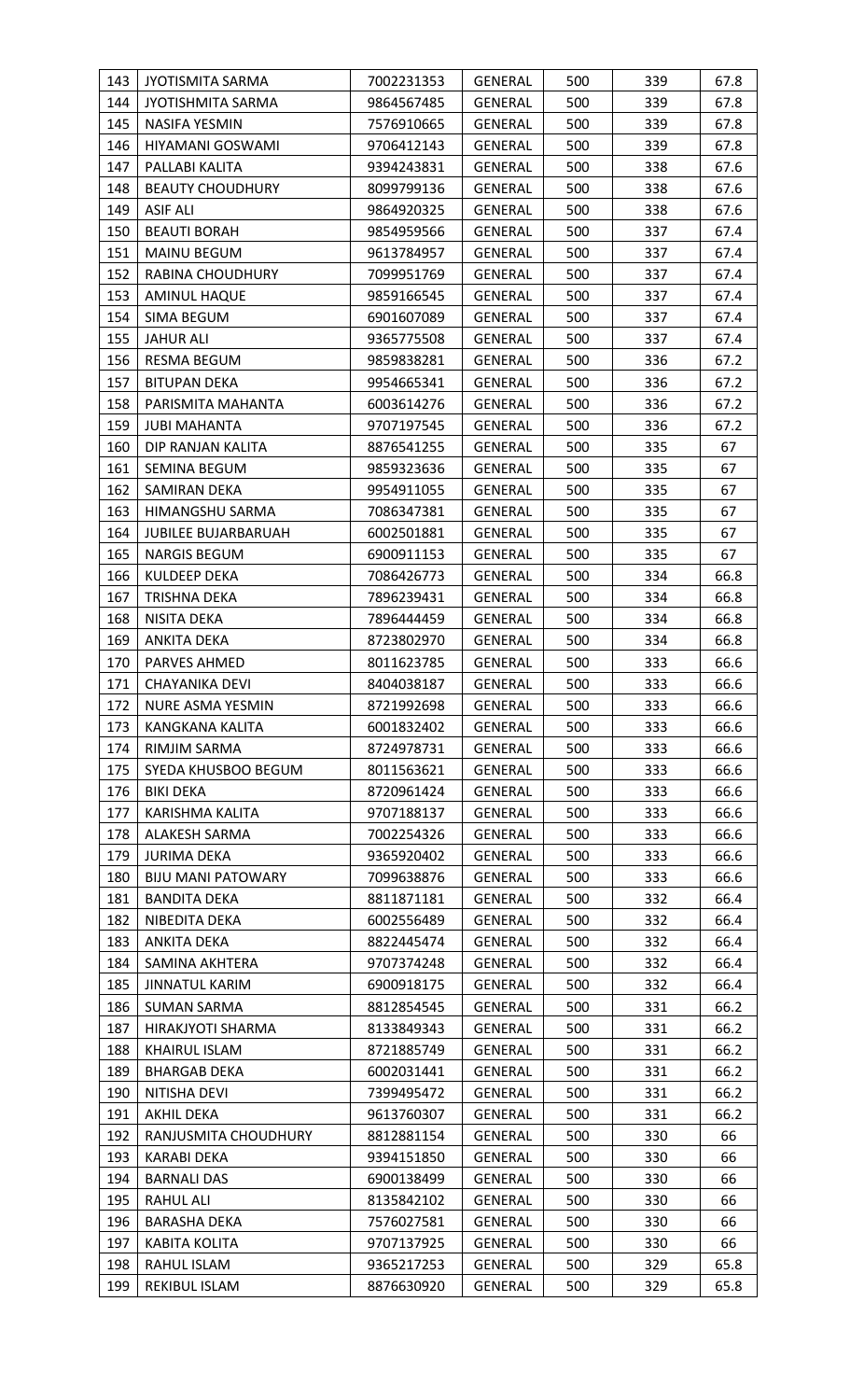| 200 | SHYAMAL KRISHNA DEKA  | 9957331774 | GENERAL | 500 | 329 | 65.8 |
|-----|-----------------------|------------|---------|-----|-----|------|
| 201 | NABA JYOTI DEKA       | 8486840124 | GENERAL | 500 | 329 | 65.8 |
| 202 | TINKU DEKA            | 9706432520 | GENERAL | 500 | 329 | 65.8 |
| 203 | CHAYANIKA DAS         | 9957256248 | GENERAL | 500 | 329 | 65.8 |
| 204 | SAJIDA YASMIN         | 9365907827 | GENERAL | 500 | 329 | 65.8 |
| 205 | <b>BANASRI KALITA</b> | 9864782903 | GENERAL | 500 | 329 | 65.8 |
| 206 | <b>FARHIN SULTANA</b> | 9707603577 | GENERAL | 500 | 328 | 65.6 |
| 207 | <b>BHASWATI DEKA</b>  | 8486861690 | GENERAL | 500 | 328 | 65.6 |
| 208 | SONIA AMIN            | 9859502545 | GENERAL | 500 | 328 | 65.6 |

|                 | 2 <sup>nd</sup> MERIT LIST (OBC/MOBC) |                               |              |                              |                                 |      |  |  |  |  |
|-----------------|---------------------------------------|-------------------------------|--------------|------------------------------|---------------------------------|------|--|--|--|--|
| SI<br><b>No</b> | <b>Name</b>                           | <b>Phone</b><br><b>Number</b> | <b>Caste</b> | <b>Total</b><br><b>Marks</b> | <b>Marks</b><br><b>Obtained</b> | %    |  |  |  |  |
| $\mathbf{1}$    | ABINASH KUMAR NATH                    | 9707257042                    | OBC          | 500                          | 315                             | 63   |  |  |  |  |
| $\overline{2}$  | <b>JITUMONI DAS</b>                   | 9678141912                    | OBC          | 500                          | 313                             | 62.6 |  |  |  |  |
| 3               | PARTHA PRATIM DAS                     | 6900769172                    | OBC          | 500                          | 312                             | 62.4 |  |  |  |  |
| 4               | <b>DIPANKAR DAS</b>                   | 8099326935                    | OBC          | 500                          | 312                             | 62.4 |  |  |  |  |
| 5               | PAPARI DAS                            | 6001556859                    | OBC          | 500                          | 311                             | 62.2 |  |  |  |  |
| 6               | <b>BARASHA KUMAR</b>                  | 6026294605                    | OBC          | 500                          | 311                             | 62.2 |  |  |  |  |
| 7               | SAGARIKA SAIKIA                       | 6001527253                    | OBC          | 500                          | 310                             | 62   |  |  |  |  |
| 8               | PRANKAN NATH                          | 8135816835                    | OBC          | 500                          | 309                             | 61.8 |  |  |  |  |
| 9               | <b>ABHIJEET DAS</b>                   | 7099638863                    | OBC          | 500                          | 309                             | 61.8 |  |  |  |  |
| 10              | <b>KAKALI NATH</b>                    | 6900429044                    | OBC          | 500                          | 308                             | 61.6 |  |  |  |  |
| 11              | RIMASRI NATH                          | 9864837116                    | OBC          | 500                          | 308                             | 61.6 |  |  |  |  |
| 12              | <b>NITUL NATH</b>                     | 8638727107                    | OBC          | 500                          | 307                             | 61.4 |  |  |  |  |
| 13              | <b>JAYASRI BARUAH</b>                 | 7577964218                    | OBC          | 500                          | 307                             | 61.4 |  |  |  |  |
| 14              | <b>KRISHNA RAJBONGSHI</b>             | 8822632780                    | OBC          | 500                          | 306                             | 61.2 |  |  |  |  |
| 15              | <b>JANKI DAS</b>                      | 8486527760                    | OBC          | 500                          | 306                             | 61.2 |  |  |  |  |
| 16              | <b>TARALI NATH</b>                    | 9864341781                    | OBC          | 500                          | 305                             | 61   |  |  |  |  |
| 17              | DHANJITA DAS                          | 8822003365                    | OBC          | 500                          | 304                             | 60.8 |  |  |  |  |
| 18              | <b>SEWALI DAS</b>                     | 8822318738                    | OBC          | 500                          | 303                             | 60.6 |  |  |  |  |
| 19              | HRIDAY PRAKASH SHIVAM                 | 9127492218                    | OBC          | 500                          | 302                             | 60.4 |  |  |  |  |
| 20              | <b>APURBA NATH</b>                    | 6002635104                    | OBC          | 500                          | 302                             | 60.4 |  |  |  |  |
| 21              | <b>UPAMA DAS</b>                      | 7099787074                    | OBC          | 500                          | 302                             | 60.4 |  |  |  |  |
| 22              | <b>JOYDIP DAS</b>                     | 9395384257                    | OBC          | 500                          | 301                             | 60.2 |  |  |  |  |
| 22A             | <b>TRISHNA DAS</b>                    | 7002641353                    | OBC          | 500                          | 301                             | 60.2 |  |  |  |  |
| 23              | <b>MOUSUMI MEDHI</b>                  | 6003035144                    | OBC          | 500                          | 301                             | 60.2 |  |  |  |  |
| 24              | PUJA NATH                             | 7636045913                    | OBC          | 500                          | 300                             | 60   |  |  |  |  |
| 25              | SIMA CHOUDHURY                        | 7099198453                    | <b>OBC</b>   | 500                          | 300                             | 60   |  |  |  |  |
| 26              | <b>SAMIN DAS</b>                      | 7099951851                    | OBC          | 500                          | 299                             | 59.8 |  |  |  |  |
| 27              | <b>BARASHA DAS</b>                    | 9101138753                    | <b>OBC</b>   | 500                          | 299                             | 59.8 |  |  |  |  |
| 28              | SAMIR DEBNATH                         | 8486021097                    | OBC          | 500                          | 298                             | 59.6 |  |  |  |  |
| 29              | <b>DEVAJIT NATH</b>                   | 9864941725                    | OBC          | 500                          | 298                             | 59.6 |  |  |  |  |
| 30              | <b>JAYASRI BARUAH</b>                 | 8876516227                    | OBC          | 500                          | 298                             | 59.6 |  |  |  |  |
| 31              | PRANJIT DAS                           | 8724070338                    | OBC          | 500                          | 294                             | 58.8 |  |  |  |  |
| 32              | <b>HARJIT NATH</b>                    | 9864499514                    | <b>OBC</b>   | 500                          | 294                             | 58.8 |  |  |  |  |
| 33              | ARUNA RAJBONGSHI                      | 6900809571                    | OBC          | 500                          | 293                             | 58.6 |  |  |  |  |
| 34              | <b>JURI KUMAR</b>                     | 6003942718                    | OBC          | 500                          | 293                             | 58.6 |  |  |  |  |
| 35              | <b>TUINKU NATH</b>                    | 8011129469                    | OBC          | 500                          | 292                             | 58.4 |  |  |  |  |
| 36              | <b>MANJITA NATH</b>                   | 8134852531                    | OBC          | 500                          | 292                             | 58.4 |  |  |  |  |
| 37              | <b>RAKTIM NATH</b>                    | 9395427745                    | OBC          | 500                          | 292                             | 58.4 |  |  |  |  |
| 38              | <b>ANKITA DAS</b>                     | 8135830101                    | OBC          | 500                          | 291                             | 58.2 |  |  |  |  |
| 39              | <b>ANKUR BHARALI</b>                  | 9864736221                    | OBC          | 500                          | 291                             | 58.2 |  |  |  |  |
| 40              | SIMANTA RAJBONGSHI                    | 8876033962                    | OBC          | 500                          | 291                             | 58.2 |  |  |  |  |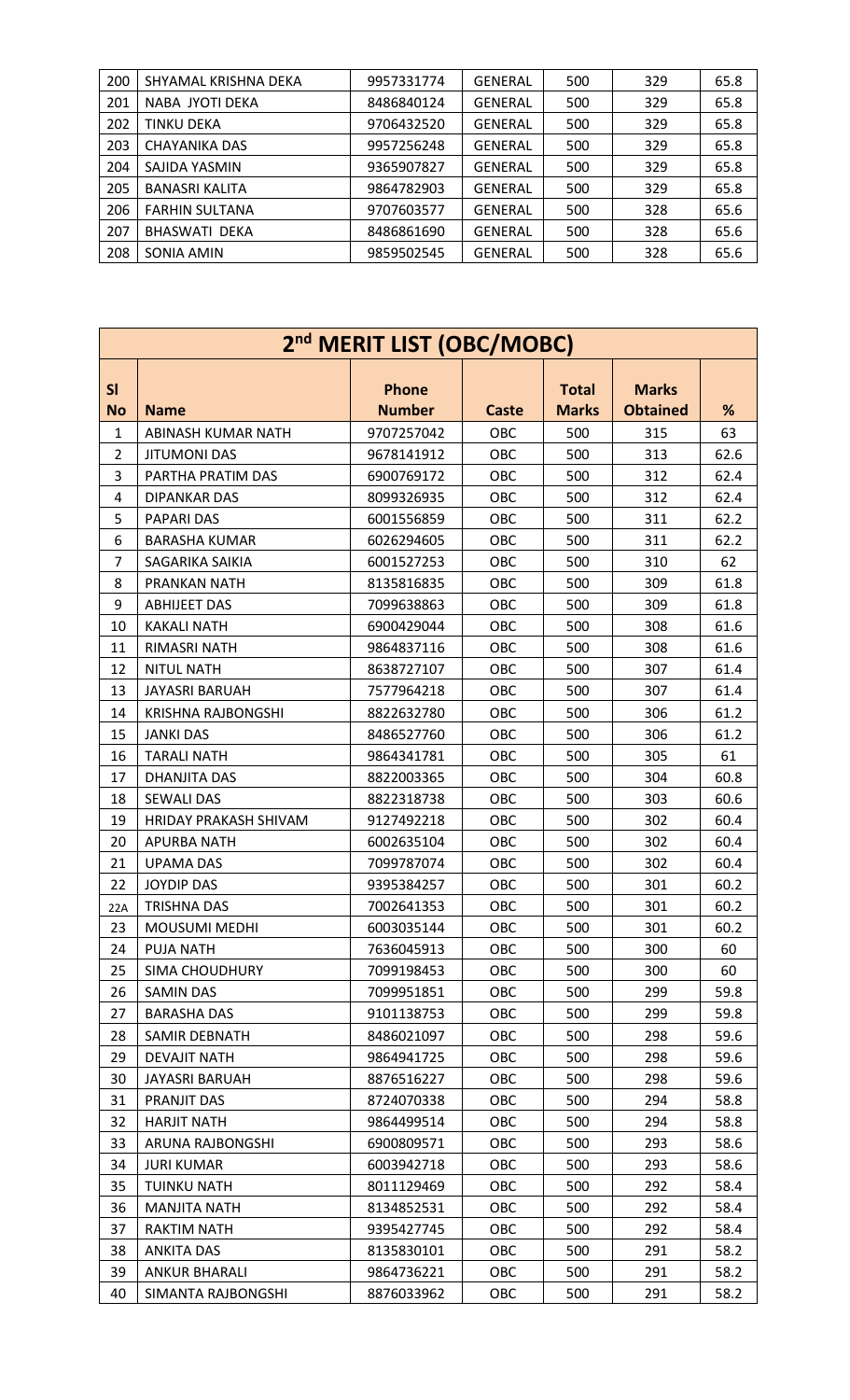|                        | 2 <sup>nd</sup> MERIT LIST, ST (P) |                        |              |                              |                                 |   |  |  |  |
|------------------------|------------------------------------|------------------------|--------------|------------------------------|---------------------------------|---|--|--|--|
| <b>SI</b><br><b>No</b> | <b>Name</b>                        | Phone<br><b>Number</b> | <b>Caste</b> | <b>Total</b><br><b>Marks</b> | <b>Marks</b><br><b>Obtained</b> | % |  |  |  |
|                        | <b>NILL</b>                        |                        |              |                              |                                 |   |  |  |  |

|                        | 2 <sup>ND</sup> MERIT LIST (SC) |                               |           |                              |                                 |      |  |  |  |
|------------------------|---------------------------------|-------------------------------|-----------|------------------------------|---------------------------------|------|--|--|--|
| <b>SI</b><br><b>No</b> | <b>Name</b>                     | <b>Phone</b><br><b>Number</b> | Caste     | <b>Total</b><br><b>Marks</b> | <b>Marks</b><br><b>Obtained</b> | %    |  |  |  |
| 1                      | <b>RINKU MALI</b>               | 8723830328                    | <b>SC</b> | 500                          | 239                             | 47.8 |  |  |  |
| $\overline{2}$         | <b>PARISMITA MALI</b>           | 8822264846                    | <b>SC</b> | 500                          | 201                             | 40.2 |  |  |  |
| 3                      | <b>TRIDIP SAIKIA</b>            | 9678663132                    | <b>SC</b> | 500                          | 196                             | 39.2 |  |  |  |
| 4                      | <b>RAHUL DAS</b>                | 7896248341                    | <b>SC</b> | 500                          | 195                             | 39   |  |  |  |
| 5                      | <b>NRIPEN BANIA</b>             | 9678732418                    | <b>SC</b> | 500                          | 157                             | 31.4 |  |  |  |
| 6                      | <b>RINKU MALI</b>               | 8723830328                    | <b>SC</b> | 500                          | 239                             | 47.8 |  |  |  |
| 7                      | PARISMITA MALI                  | 8822264846                    | <b>SC</b> | 500                          | 201                             | 40.2 |  |  |  |

\*Terms and conditions apply

\* Before admission, the students have to submit their supporting documents.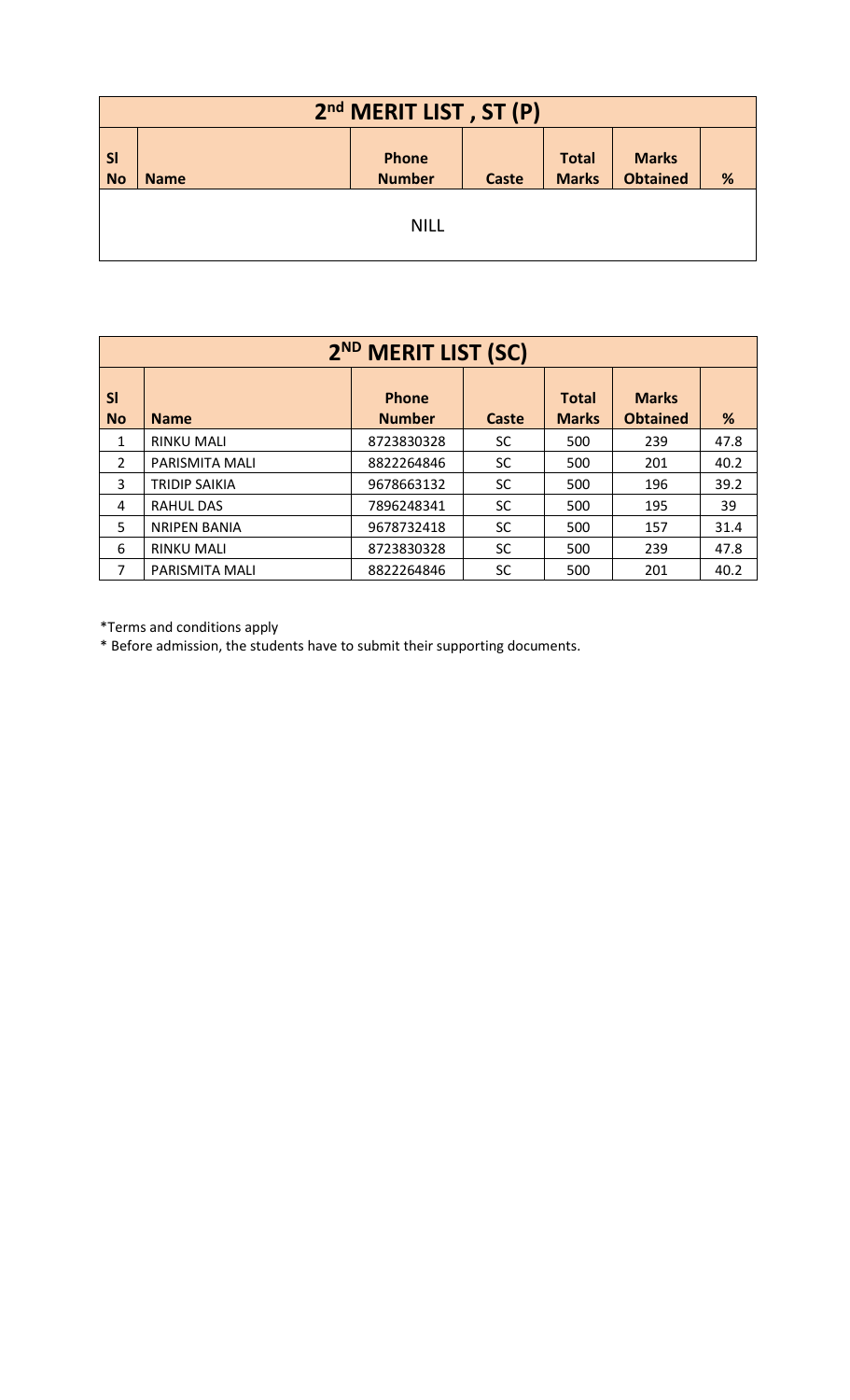## **WAITING LIST**

## **UNRESERVED**

|                | <b>WAITING LIST (UNRESERVED)</b> |                               |                |                              |                                 |      |  |  |  |  |
|----------------|----------------------------------|-------------------------------|----------------|------------------------------|---------------------------------|------|--|--|--|--|
| SI             |                                  |                               |                |                              |                                 |      |  |  |  |  |
| <b>No</b>      | <b>Name</b>                      | <b>Phone</b><br><b>Number</b> | <b>Caste</b>   | <b>Total</b><br><b>Marks</b> | <b>Marks</b><br><b>Obtained</b> | %    |  |  |  |  |
| $\mathbf{1}$   | <b>KAMAL SAIKIA</b>              | 6000349971                    | <b>GENERAL</b> | 500                          | 327                             | 65.4 |  |  |  |  |
| $\overline{2}$ | SEBINA YESMIN                    | 7635993182                    | <b>GENERAL</b> | 500                          | 327                             | 65.4 |  |  |  |  |
| 3              | KOUSTAV MANI SARMA               | 9132052056                    | <b>GENERAL</b> | 500                          | 327                             | 65.4 |  |  |  |  |
| 4              | RIYAJUL ALI                      | 6900623415                    | <b>GENERAL</b> | 500                          | 327                             | 65.4 |  |  |  |  |
| 5              | <b>BHAGYASHREE SHARMA</b>        | 7896309763                    | <b>GENERAL</b> | 500                          | 327                             | 65.4 |  |  |  |  |
| 6              | PAMPI KALITA                     | 7086513451                    | <b>GENERAL</b> | 500                          | 326                             | 65.2 |  |  |  |  |
| $\overline{7}$ | SANJIB BARUAH                    | 9854483921                    | <b>GENERAL</b> | 500                          | 326                             | 65.2 |  |  |  |  |
| 8              | <b>BAKHTIYAR ALI</b>             | 8822345045                    | <b>GENERAL</b> | 500                          | 326                             | 65.2 |  |  |  |  |
| 9              | <b>HIMASRI DEKA</b>              | 7099639057                    | <b>GENERAL</b> | 500                          | 326                             | 65.2 |  |  |  |  |
| 10             | <b>HIYAMONI CHODHURY</b>         | 9394244216                    | <b>GENERAL</b> | 500                          | 326                             | 65.2 |  |  |  |  |
| 11             | <b>GARGI BUJAR BARUAH</b>        | 9854235444                    | <b>GENERAL</b> | 500                          | 325                             | 65   |  |  |  |  |
| 12             | RIYAJ AHMED                      | 9476591191                    | <b>GENERAL</b> | 500                          | 325                             | 65   |  |  |  |  |
| 13             | <b>BARASHA DEKA</b>              | 9864638432                    | <b>GENERAL</b> | 500                          | 325                             | 65   |  |  |  |  |
| 14             | <b>BARNALI DEKA</b>              | 6001840734                    | <b>GENERAL</b> | 500                          | 325                             | 65   |  |  |  |  |
| 15             | <b>ATIKUR RAHMAN</b>             | 9395219769                    | <b>GENERAL</b> | 500                          | 324                             | 64.8 |  |  |  |  |
| 16             | NIKITA DEKA                      | 6026798628                    | <b>GENERAL</b> | 500                          | 324                             | 64.8 |  |  |  |  |
| 17             | <b>JAKIR HUSSAIN</b>             | 6003096159                    | <b>GENERAL</b> | 500                          | 324                             | 64.8 |  |  |  |  |
| 18             | CHAYANIKA RAJBONGSHI             | 7086800625                    | <b>GENERAL</b> | 500                          | 324                             | 64.8 |  |  |  |  |
| 19             | ABINASH DEKA                     | 9706191247                    | <b>GENERAL</b> | 500                          | 323                             | 64.6 |  |  |  |  |
| 20             | TRISHNA KALITA                   | 7086553965                    | <b>GENERAL</b> | 500                          | 323                             | 64.6 |  |  |  |  |
| 21             | <b>ASHIM DEKA</b>                | 7086457505                    | <b>GENERAL</b> | 500                          | 323                             | 64.6 |  |  |  |  |
| 22             | <b>JYOTIR MOY KALITA</b>         | 7099599601                    | <b>GENERAL</b> | 500                          | 323                             | 64.6 |  |  |  |  |
| 23             | <b>HIYA MONI DEKA</b>            | 6002868598                    | <b>GENERAL</b> | 500                          | 323                             | 64.6 |  |  |  |  |
| 24             | <b>KABITA DEKA</b>               | 6002857107                    | <b>GENERAL</b> | 500                          | 323                             | 64.6 |  |  |  |  |
| 25             | <b>SUMAN AHMED</b>               | 9127587552                    | <b>GENERAL</b> | 500                          | 323                             | 64.6 |  |  |  |  |
| 26             | HIMASHRI DEKA                    | 6001716664                    | GENERAL        | 500                          | 323                             | 64.6 |  |  |  |  |
| 27             | LUNA BISWAS                      | 9854854344                    | <b>GENERAL</b> | 500                          | 323                             | 64.6 |  |  |  |  |
| 28             | PRIYA SHARMA                     | 9707383046                    | GENERAL        | 500                          | 323                             | 64.6 |  |  |  |  |
| 29             | PARBIN SULTANA                   | 7429088769                    | <b>GENERAL</b> | 500                          | 322                             | 64.4 |  |  |  |  |
| 30             | NIRZARA BEGUM                    | 7099762055                    | GENERAL        | 500                          | 322                             | 64.4 |  |  |  |  |
| 31             | <b>LEEMA NASRIN</b>              | 6001494020                    | GENERAL        | 500                          | 322                             | 64.4 |  |  |  |  |
| 32             | RUMINA BEGUM                     | 8474068434                    | GENERAL        | 500                          | 322                             | 64.4 |  |  |  |  |
| 33             | RUTUKA AHMED                     | 9864433347                    | GENERAL        | 500                          | 321                             | 64.2 |  |  |  |  |
| 34             | SWAPAN DEKA                      | 7399937750                    | <b>GENERAL</b> | 500                          | 321                             | 64.2 |  |  |  |  |
| 35             | <b>JUWEL AHMED</b>               | 6003672312                    | GENERAL        | 500                          | 321                             | 64.2 |  |  |  |  |
| 36             | <b>CHAMIRON BEGUM</b>            | 7896310347                    | GENERAL        | 500                          | 321                             | 64.2 |  |  |  |  |
| 37             | <b>SUNITA DAS</b>                | 8822387090                    | <b>GENERAL</b> | 500                          | 320                             | 64   |  |  |  |  |
| 38             | SIMA SARMA                       | 9706728740                    | GENERAL        | 500                          | 320                             | 64   |  |  |  |  |
| 39             | NILANJANA DEKA                   | 9864158731                    | GENERAL        | 500                          | 320                             | 64   |  |  |  |  |
| 40             | UTPAL KALITA                     | 8876336798                    | GENERAL        | 500                          | 320                             | 64   |  |  |  |  |
| 41             | <b>KALPANA DEKA</b>              | 7577852043                    | GENERAL        | 500                          | 320                             | 64   |  |  |  |  |
| 42             | SUWAL AHMED                      | 6003566761                    | GENERAL        | 500                          | 320                             | 64   |  |  |  |  |
| 43             | RAJASMITA CHOUDHURY              | 8761998138                    | GENERAL        | 500                          | 320                             | 64   |  |  |  |  |
| 44             | RANJU WARA BEGUM                 | 6003282784                    | GENERAL        | 500                          | 320                             | 64   |  |  |  |  |
| 45             | <b>BARASHA RAJBONGSHI</b>        | 7099916008                    | GENERAL        | 500                          | 319                             | 63.8 |  |  |  |  |
| 46             | <b>HRISHIKESH SARMA</b>          | 6003092181                    | <b>GENERAL</b> | 500                          | 319                             | 63.8 |  |  |  |  |
| 47             | DIBYAJYOTI DEKA                  | 6003614966                    | <b>GENERAL</b> | 500                          | 319                             | 63.8 |  |  |  |  |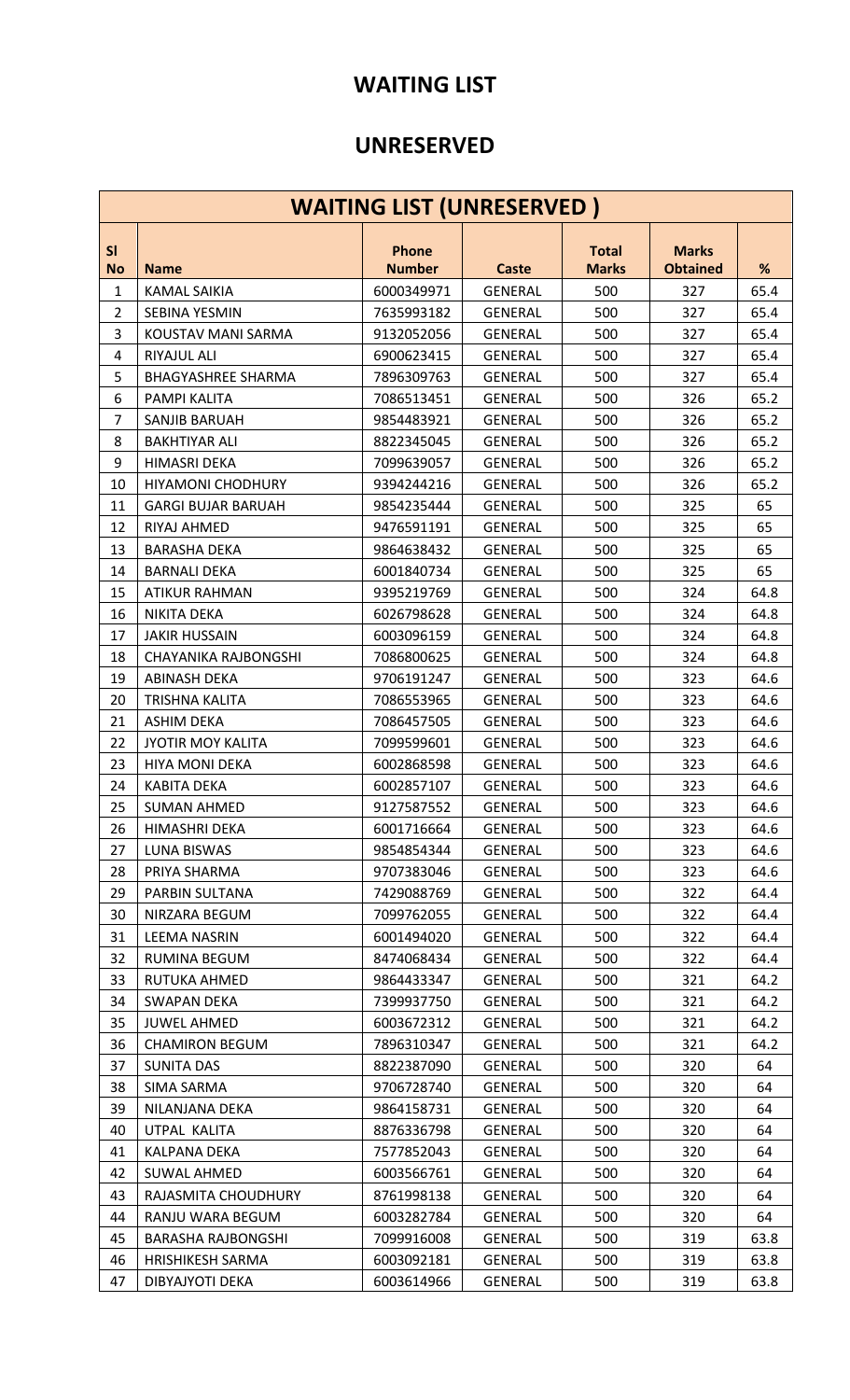| 48       | KAKALI DEKA                             | 8402913601               | <b>GENERAL</b>                   | 500        | 319        | 63.8         |
|----------|-----------------------------------------|--------------------------|----------------------------------|------------|------------|--------------|
| 49       | <b>HASINA BEGUM</b>                     | 8822848875               | <b>GENERAL</b>                   | 500        | 319        | 63.8         |
| 50       | <b>JYOTIMA KALITA</b>                   | 8474847977               | GENERAL                          | 500        | 319        | 63.8         |
| 51       | <b>EDUL ALI</b>                         | 7099577518               | GENERAL                          | 500        | 319        | 63.8         |
| 52       | SUMIARA BEGUM                           | 8822911429               | <b>GENERAL</b>                   | 500        | 319        | 63.8         |
| 53       | <b>JUBLY KALITA</b>                     | 6002571414               | <b>GENERAL</b>                   | 500        | 319        | 63.8         |
| 54       | <b>JITUL KALITA</b>                     | 9613262753               | GENERAL                          | 500        | 318        | 63.6         |
| 55       | SAJIYA BEGUM                            | 7637908444               | GENERAL                          | 500        | 317        | 63.4         |
| 56       | <b>JOONTI DEKA</b>                      | 7578948577               | GENERAL                          | 500        | 317        | 63.4         |
| 57       | DIKSHITA DEKA                           | 7576031651               | GENERAL                          | 500        | 317        | 63.4         |
| 58       | SIMA BEGUM                              | 8811882930               | GENERAL                          | 500        | 317        | 63.4         |
| 59       | NIVA PATOWARY                           | 6003087301               | <b>GENERAL</b>                   | 500        | 317        | 63.4         |
| 60       | PRANAB JYOTI SALOI                      | 8011567025               | GENERAL                          | 500        | 316        | 63.2         |
| 61       | <b>ROJI BEGUM</b>                       | 9394304798               | GENERAL                          | 500        | 316        | 63.2         |
| 62       | RAHUL DEKA                              | 8099448077               | GENERAL                          | 500        | 316        | 63.2         |
| 63       | LABIBA HAQUE                            | 6000606456               | GENERAL                          | 500        | 316        | 63.2         |
| 64       | HIMASHREE KALITA                        | 9395033205               | <b>GENERAL</b>                   | 500        | 316        | 63.2         |
| 66       | <b>ARIYAN AHMED</b>                     | 8638093426               | <b>GENERAL</b>                   | 500        | 315        | 63           |
| 67       | SALIMUDDIN AHMED                        | 7086980707               | GENERAL                          | 500        | 315        | 63           |
| 68       | <b>OWAJIDA BEGUM</b>                    | 9707382297               | <b>GENERAL</b>                   | 500        | 315        | 63           |
| 69       | PREETI DEKA                             | 9577034435               | GENERAL                          | 500        | 315        | 63           |
| 70       | <b>TUTUMONI DEKA</b>                    | 6000676766               | GENERAL                          | 500        | 315        | 63           |
| 71       | NAMITA DEKA                             | 6003853533               | <b>GENERAL</b>                   | 500        | 315        | 63           |
| 72       | <b>HRIDAY DEKA</b>                      | 8011831629               | GENERAL                          | 500        | 314        | 62.8         |
| 73       | ARSIMA BEGUM                            | 8812859125               | GENERAL                          | 500        | 314        | 62.8         |
| 74       | <b>ASMINA BEGUM</b>                     | 6900202015               | <b>GENERAL</b>                   | 500        | 314        | 62.8         |
| 75       | SABINA YESMIN                           | 9127403514               | GENERAL                          | 500        | 314        | 62.8         |
| 76       | SMITA DEKA                              | 8761071550               | GENERAL                          | 500        | 314        | 62.8         |
| 77       | <b>SARMIS SULTANA</b>                   | 8822768083               | <b>GENERAL</b>                   | 500        | 314        | 62.8         |
| 78       | <b>BABI SARMA</b>                       | 6002844170               | <b>GENERAL</b>                   | 500        | 313        | 62.6         |
| 79       | <b>MAFIDA BEGUM</b>                     | 9127258285               | <b>GENERAL</b>                   | 500        | 313        | 62.6         |
| 80       | <b>MOUSUMI BEGUM</b>                    | 9101462229               | <b>GENERAL</b>                   | 500        | 313        | 62.6         |
| 81       | <b>DIMPI DEKA</b>                       | 9613439552               | GENERAL                          | 500        | 313        | 62.6         |
| 82       | <b>SUMAN DHAR</b>                       | 6901531257               | GENERAL                          | 500        | 312        | 62.4         |
| 83       | <b>BANASRI KALITA</b>                   | 6901551141               | GENERAL                          | 500        | 312        | 62.4         |
| 84       | SABNAM SULTANA                          | 6901156692               | <b>GENERAL</b>                   | 500        | 312        | 62.4         |
| 85       | BHARASHA PHALGUNI                       | 9864140606               | <b>GENERAL</b>                   | 500        | 312        | 62.4         |
| 86       | TANAJ SULTANA                           | 7099281910               | <b>GENERAL</b>                   | 500        | 312        | 62.4         |
| 87       | DIPSHIKHA DEKA                          | 9706603192               | GENERAL                          | 500        | 312        | 62.4         |
| 88       | UDIPTA RANTA GOSWAMI                    | 6002749798               | GENERAL                          | 500        | 312        | 62.4         |
| 89<br>90 | <b>BITOPAN DEKA</b><br><b>IRFAN ALI</b> | 9395371097<br>9707352664 | <b>GENERAL</b><br><b>GENERAL</b> | 500<br>500 | 312<br>312 | 62.4<br>62.4 |
| 91       | PREETIREKHA SARMA                       | 8794238980               | GENERAL                          | 500        | 312        | 62.4         |
| 92       | MAYUR KASHYAP SARMA                     | 7002607935               | GENERAL                          | 500        | 311        | 62.2         |
| 93       | JEMIMA BEGUM                            | 9101076017               | GENERAL                          | 500        | 311        | 62.2         |
| 94       | <b>BITU ALI</b>                         | 9365707731               | GENERAL                          | 500        | 311        | 62.2         |
| 95       | PARBIN SULTANA                          | 9707114258               | GENERAL                          | 500        | 311        | 62.2         |
| 96       | <b>BIKASH DEKA</b>                      | 9365907056               | <b>GENERAL</b>                   | 500        | 310        | 62           |
| 97       | <b>MD AFRIDI</b>                        | 9365580823               | GENERAL                          | 500        | 310        | 62           |
| 98       | NIBEDITA SARMAH                         | 7636046331               | <b>GENERAL</b>                   | 500        | 310        | 62           |
| 99       | AKHIL DEKA                              | 9707550925               | GENERAL                          | 500        | 309        | 61.8         |
| 100      | ANJUMANI BEGUM                          | 9854122933               | <b>GENERAL</b>                   | 500        | 309        | 61.8         |
| 101      | RIMI BEGUM                              | 7086802224               | GENERAL                          | 500        | 309        | 61.8         |
| 102      | <b>TRISHNA BASFOR</b>                   | 8099445020               | <b>GENERAL</b>                   | 500        | 309        | 61.8         |
| 103      | <b>SUMAN PATOWARY</b>                   | 9365981141               | GENERAL                          | 500        | 309        | 61.8         |
| 104      | <b>SUNIA SULTANA</b>                    | 9706536832               | GENERAL                          | 500        | 309        | 61.8         |
| 105      | RISAMONI KHANDAKAR                      | 9864771207               | GENERAL                          | 500        | 309        | 61.8         |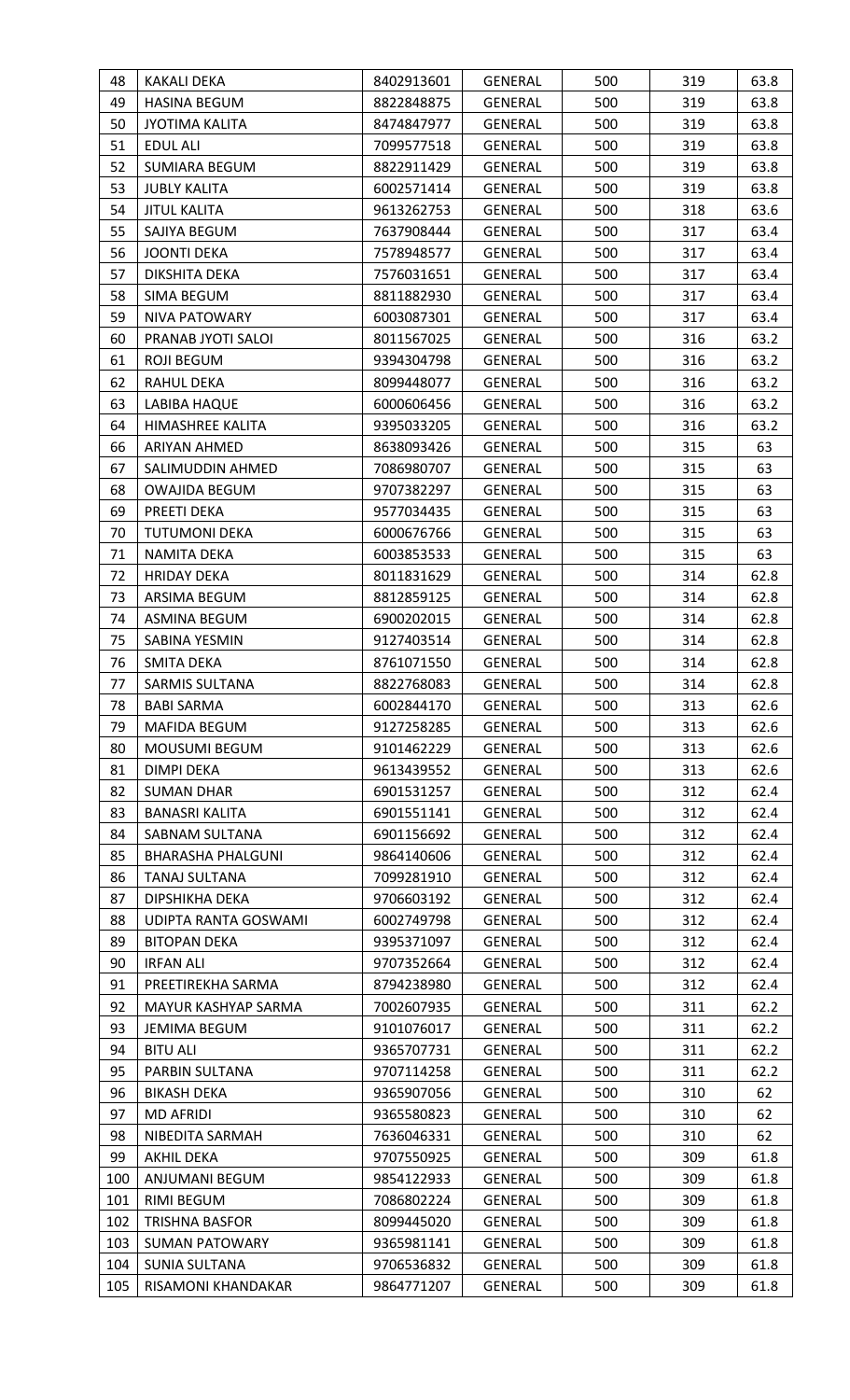| 106 | <b>SUNIYA SULTANA</b>  | 7099762105 | <b>GENERAL</b> | 500 | 309 | 61.8 |
|-----|------------------------|------------|----------------|-----|-----|------|
| 107 | SAJMIN SULTANA         | 6000418145 | <b>GENERAL</b> | 500 | 309 | 61.8 |
| 108 | <b>HRISHIKESH DEKA</b> | 6026707453 | <b>GENERAL</b> | 500 | 309 | 61.8 |
| 109 | <b>CHINTU DEKA</b>     | 9395037016 | GENERAL        | 500 | 309 | 61.8 |
| 110 | <b>SUNIL DEKA</b>      | 6002911243 | <b>GENERAL</b> | 500 | 308 | 61.6 |
| 111 | <b>ANKUR KALITA</b>    | 7399956827 | GENERAL        | 500 | 308 | 61.6 |
| 112 | PARBIN BEGUM           | 8099072124 | <b>GENERAL</b> | 500 | 308 | 61.6 |
| 113 | DIBYAJYOTI KALITA      | 6901689036 | <b>GENERAL</b> | 500 | 308 | 61.6 |
| 114 | <b>NITU DEKA</b>       | 7099638974 | <b>GENERAL</b> | 500 | 308 | 61.6 |
| 115 | MANISHA KALITA         | 9859501201 | <b>GENERAL</b> | 500 | 307 | 61.4 |
| 116 | DIPJYOTI DEKA          | 7578919014 | GENERAL        | 500 | 307 | 61.4 |
| 117 | <b>BANDITA KALITA</b>  | 8099582066 | <b>GENERAL</b> | 500 | 307 | 61.4 |
| 118 | <b>BHABITA DEKA</b>    | 8876151027 | <b>GENERAL</b> | 500 | 307 | 61.4 |
| 119 | ANAMIKA KALITA         | 7086417248 | <b>GENERAL</b> | 500 | 307 | 61.4 |
| 120 | AMISHA BEGUM           | 7896626601 | <b>GENERAL</b> | 500 | 307 | 61.4 |
| 121 | DHIRITASHMITA DEKA     | 9707297258 | <b>GENERAL</b> | 500 | 307 | 61.4 |
| 122 | <b>MEGHALI DEKA</b>    | 8011802951 | GENERAL        | 500 | 307 | 61.4 |
| 123 | SAHIDUL ALI            | 6003012119 | <b>GENERAL</b> | 500 | 306 | 61.2 |
| 124 | MANASHI DEKA           | 8721897269 | <b>GENERAL</b> | 500 | 306 | 61.2 |
| 125 | <b>MANISHA DEKA</b>    | 9531333508 | <b>GENERAL</b> | 500 | 306 | 61.2 |
| 126 | POMPI DEKA             | 6900977712 | GENERAL        | 500 | 305 | 61   |
| 127 | <b>DULUMONI DEKA</b>   | 9707551737 | <b>GENERAL</b> | 500 | 305 | 61   |
| 128 | <b>IDUL HOQUE</b>      | 9859741779 | GENERAL        | 500 | 305 | 61   |
| 129 | <b>CHARIKA AHMEDA</b>  | 7896661077 | <b>GENERAL</b> | 500 | 305 | 61   |
| 130 | <b>MARAMI DAS</b>      | 8822916087 | <b>GENERAL</b> | 500 | 305 | 61   |
| 131 | EVLINA YEASMIN         | 8638662614 | <b>GENERAL</b> | 500 | 305 | 61   |
| 132 | KARANJYOTI DEKA        | 9577131142 | <b>GENERAL</b> | 500 | 305 | 61   |
| 133 | <b>BISWAJIT DEKA</b>   | 9864008105 | GENERAL        | 500 | 304 | 60.8 |
| 134 | DISHA MONI KALITA      | 9957772531 | <b>GENERAL</b> | 500 | 304 | 60.8 |
| 135 | PRABAL KALITA          | 7002847576 | <b>GENERAL</b> | 500 | 304 | 60.8 |
| 136 | <b>NAYAN DEKA</b>      | 8011331874 | <b>GENERAL</b> | 500 | 304 | 60.8 |
| 137 | <b>SUMI BEGUM</b>      | 6900201286 | <b>GENERAL</b> | 500 | 304 | 60.8 |
| 138 | <b>GITU MONI DEKA</b>  | 9394305154 | <b>GENERAL</b> | 500 | 304 | 60.8 |
| 139 | TRISHNAMONI DEKA       | 7086591683 | <b>GENERAL</b> | 500 | 304 | 60.8 |
| 140 | NIBEDITA DEKA          | 8403069270 | GENERAL        | 500 | 303 | 60.6 |
| 141 | <b>QUEEN AHMEDA</b>    | 7099339325 | <b>GENERAL</b> | 500 | 303 | 60.6 |
| 142 | SAMARJIT DEKA          | 9864682281 | GENERAL        | 500 | 303 | 60.6 |
| 143 | <b>QUEEN AHMEDA</b>    | 9101433513 | <b>GENERAL</b> | 500 | 303 | 60.6 |
| 144 | DIPU MAHANTA           | 9707329806 | <b>GENERAL</b> | 500 | 303 | 60.6 |
| 145 | <b>ANKUR KALITA</b>    | 8133882204 | GENERAL        | 500 | 303 | 60.6 |
| 146 | <b>DIMPAL NATH</b>     | 8723889943 | GENERAL        | 500 | 302 | 60.4 |
| 147 | SONMAINA AKHTARA       | 8822015636 | GENERAL        | 500 | 302 | 60.4 |
| 148 | <b>NITU MONI DEKA</b>  | 9394305464 | <b>GENERAL</b> | 500 | 302 | 60.4 |
| 149 | <b>RUPAM DEKA</b>      | 6002674932 | <b>GENERAL</b> | 500 | 302 | 60.4 |
| 150 | PRIYANKA NATH          | 8099072538 | <b>GENERAL</b> | 500 | 302 | 60.4 |
| 151 | <b>DIKU DEKA</b>       | 9395237686 | <b>GENERAL</b> | 500 | 302 | 60.4 |
| 152 | <b>HIMASRI DEKA</b>    | 8822668943 | <b>GENERAL</b> | 500 | 302 | 60.4 |
| 153 | RIMPA BEGUM            | 7086588673 | <b>GENERAL</b> | 500 | 302 | 60.4 |
| 154 | <b>MANOJ DEKA</b>      | 8402808088 | <b>GENERAL</b> | 500 | 302 | 60.4 |
| 155 | MRINMOYEE DAS          | 8721854929 | <b>GENERAL</b> | 500 | 302 | 60.4 |
| 156 | <b>BIKI DEKA</b>       | 6002641682 | GENERAL        | 500 | 301 | 60.2 |
| 157 | <b>BIPLAB KALITA</b>   | 9864431598 | <b>GENERAL</b> | 500 | 301 | 60.2 |
| 158 | RAJIB ALI              | 7896149857 | <b>GENERAL</b> | 500 | 301 | 60.2 |
| 159 | <b>KANKI CHOUDHURY</b> | 6002543266 | GENERAL        | 500 | 301 | 60.2 |
| 160 | SUDIPTA SARMA          | 8822957728 | <b>GENERAL</b> | 500 | 301 | 60.2 |
| 161 | <b>RUMI BEGUM</b>      | 8474850635 | <b>GENERAL</b> | 500 | 301 | 60.2 |
| 162 | RUNA LAILA BEGUM       | 6003412610 | <b>GENERAL</b> | 500 | 301 | 60.2 |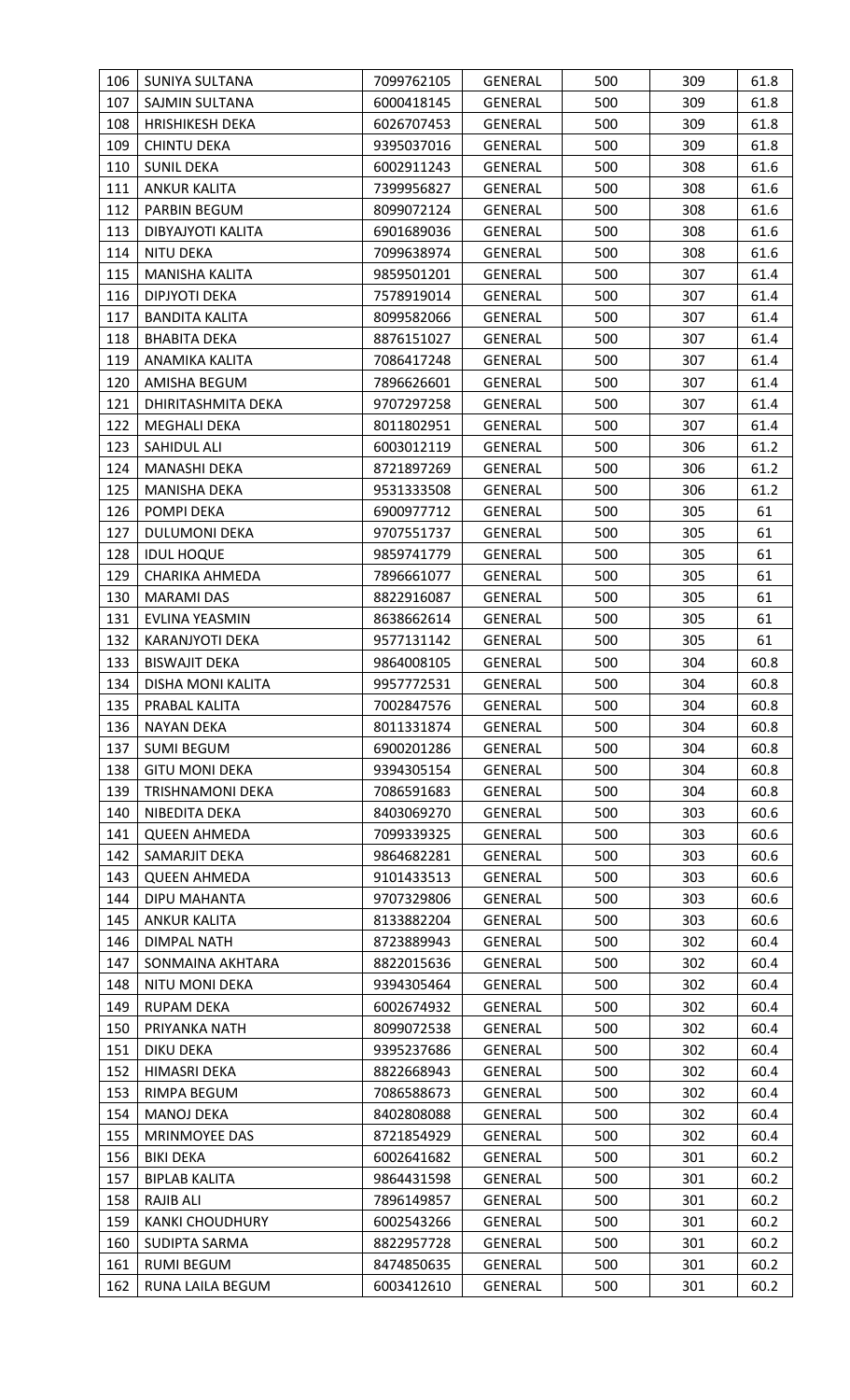| 163        | SAHIDUL ALAM                    | 6000475810               | <b>GENERAL</b>                   | 500        | 300        | 60           |
|------------|---------------------------------|--------------------------|----------------------------------|------------|------------|--------------|
| 164        | <b>ALISHA CHOUDHURY</b>         | 9394880969               | <b>GENERAL</b>                   | 500        | 300        | 60           |
| 165        | TINAMANI DEKA                   | 8822320747               | <b>GENERAL</b>                   | 500        | 300        | 60           |
| 166        | PARBIN SULTANA                  | 8822791461               | <b>GENERAL</b>                   | 500        | 300        | 60           |
| 167        | PAMPI KALITA                    | 6002824317               | <b>GENERAL</b>                   | 500        | 300        | 60           |
| 168        | MAFIA ALAM                      | 7099577520               | <b>GENERAL</b>                   | 500        | 300        | 60           |
| 169        | SANGITA DEKA                    | 9707197435               | GENERAL                          | 500        | 300        | 60           |
| 170        | RESMA BEGUM                     | 7896193416               | <b>GENERAL</b>                   | 500        | 300        | 60           |
| 171        | <b>HRISHIKESH SARMA</b>         | 6003860265               | <b>GENERAL</b>                   | 500        | 300        | 60           |
| 172        | <b>HARJYOTI DEKA</b>            | 8753029114               | <b>GENERAL</b>                   | 500        | 300        | 60           |
| 173        | ASMINA SULTANA                  | 9954101954               | <b>GENERAL</b>                   | 500        | 299        | 59.8         |
| 174        | TAJMINA SULTANA                 | 6000168155               | <b>GENERAL</b>                   | 500        | 299        | 59.8         |
| 175        | PAPU ALI                        | 7086569692               | <b>GENERAL</b>                   | 500        | 299        | 59.8         |
| 176        | NISHA CHOUDHURY                 | 7086353798               | <b>GENERAL</b>                   | 500        | 299        | 59.8         |
| 177        | <b>MANAS KAKATI</b>             | 7086345364               | GENERAL                          | 500        | 298        | 59.6         |
| 178        | <b>MANASH DEKA</b>              | 9707469658               | <b>GENERAL</b>                   | 500        | 298        | 59.6         |
| 179        | <b>BABITA SARMA</b>             | 7575911135               | <b>GENERAL</b>                   | 500        | 298        | 59.6         |
| 180        | NIKU MANI RAJBONGSHI            | 9394244006               | <b>GENERAL</b>                   | 500        | 297        | 59.4         |
| 181        | PRITISHMITA SARMA               | 7099915169               | <b>GENERAL</b>                   | 500        | 297        | 59.4         |
| 182        | MAMATA KALITA                   | 8011717268               | GENERAL                          | 500        | 297        | 59.4         |
| 183        | LUBNA KHANDAKAR                 | 8822737649               | GENERAL                          | 500        | 297        | 59.4         |
| 184        | <b>KARAN KALITA</b>             | 7896155722               | GENERAL                          | 500        | 297        | 59.4         |
| 185        | <b>GITU MONI DEKA</b>           | 8812865481               | GENERAL                          | 500        | 297        | 59.4         |
| 186        | <b>SUMI BAISHYA</b>             | 6900206656               | <b>GENERAL</b>                   | 500        | 296        | 59.2         |
| 187        | <b>IDUL ALI</b>                 | 6003762427               | <b>GENERAL</b>                   | 500        | 296        | 59.2         |
| 188        | <b>DHRITISMA KALITA</b>         | 6003417743               | <b>GENERAL</b>                   | 500        | 296        | 59.2         |
| 189        | <b>ASIF ALI</b>                 | 9126664789               | GENERAL                          | 500        | 296        | 59.2         |
| 190        | <b>HOLISMITA KALITA</b>         | 9394038973               | GENERAL                          | 500        | 296        | 59.2         |
| 191        | MADHUSMITA TALUKDAR             | 7637864315               | <b>GENERAL</b>                   | 500        | 295        | 59           |
| 192        | <b>DEBASREE SARMA</b>           | 7576095940               | <b>GENERAL</b>                   | 500        | 295        | 59           |
| 193        | <b>JONTI DEKA</b>               | 9707352678               | <b>GENERAL</b>                   | 500        | 295        | 59           |
| 194        | <b>HIYA KALITA</b>              | 7636922868               | <b>GENERAL</b>                   | 500        | 295        | 59           |
| 195        | <b>HIMASHREE DEKA</b>           | 8099699841               | GENERAL                          | 500        | 295        | 59           |
| 196        | <b>DEEPJYOTI DAS</b>            | 6002515350               | GENERAL                          | 500        | 294        | 58.8         |
| 197        | NILIMA BEGUM                    | 7399542316               | GENERAL                          | 500        | 294        | 58.8         |
| 198        | <b>MAINA BEGUM</b>              | 7636883260               | <b>GENERAL</b>                   | 500        | 294        | 58.8         |
| 199        | <b>MAMIDA BEGUM</b>             | 8876304970               | <b>GENERAL</b>                   | 500        | 294        | 58.8         |
| 200        | RIMA DEKA                       | 6003962837               | <b>GENERAL</b>                   | 500        | 294        | 58.8         |
| 201        | DHAN JYOTI DEKA                 | 7399576772               | <b>GENERAL</b>                   | 500        | 293        | 58.6         |
| 202        | RITU RAJ DEKA                   | 7099577615               | GENERAL                          | 500        | 293        | 58.6         |
| 203<br>204 | JESMIN SULTANA<br>PRAKASH KUMAR | 9859503881<br>8876361385 | <b>GENERAL</b><br><b>GENERAL</b> | 500<br>500 | 293<br>293 | 58.6<br>58.6 |
| 205        | AJIJ ALI                        | 6003876782               | <b>GENERAL</b>                   | 500        | 293        | 58.6         |
| 206        |                                 |                          |                                  | 500        | 293        | 58.6         |
| 207        | ANKITA SARMA<br>SAHIL AKHTER    | 7002361568<br>8638596177 | <b>GENERAL</b><br><b>GENERAL</b> | 500        | 292        | 58.4         |
| 208        | NILAKSHI DEKA                   | 6001901282               | <b>GENERAL</b>                   | 500        | 292        | 58.4         |
| 209        | ASMINA BEGUM                    | 8099212862               | <b>GENERAL</b>                   | 500        | 292        | 58.4         |
| 211        | <b>GAUTAM BHUYAN</b>            | 6900818675               | <b>GENERAL</b>                   | 500        | 292        | 58.4         |
| 212        | <b>MANISHA DEKA</b>             | 8822535304               | <b>GENERAL</b>                   | 500        | 292        | 58.4         |
| 213        | <b>MOROMI SAIKIA</b>            | 7896059502               | <b>GENERAL</b>                   | 500        | 291        | 58.2         |
| 214        | <b>SEHNAZ PARBIN</b>            | 6000973296               | <b>GENERAL</b>                   | 500        | 291        | 58.2         |
| 215        | <b>BHASWATI DEKA</b>            | 6026656021               | GENERAL                          | 500        | 291        | 58.2         |
| 216        | <b>FIROJ EKBAL</b>              | 9394039379               | <b>GENERAL</b>                   | 500        | 291        | 58.2         |
| 217        | DILUARA BEGUM                   | 6900202157               | <b>GENERAL</b>                   | 500        | 291        | 58.2         |
| 218        | <b>RESHIM AHMED</b>             | 6002176487               | <b>GENERAL</b>                   | 500        | 291        | 58.2         |
| 219        | <b>RESHIM AHMED</b>             | 7002260677               | GENERAL                          | 500        | 291        | 58.2         |
| 220        | <b>MAMI BARUAH</b>              | 8011330504               | <b>GENERAL</b>                   | 500        | 290        | 58           |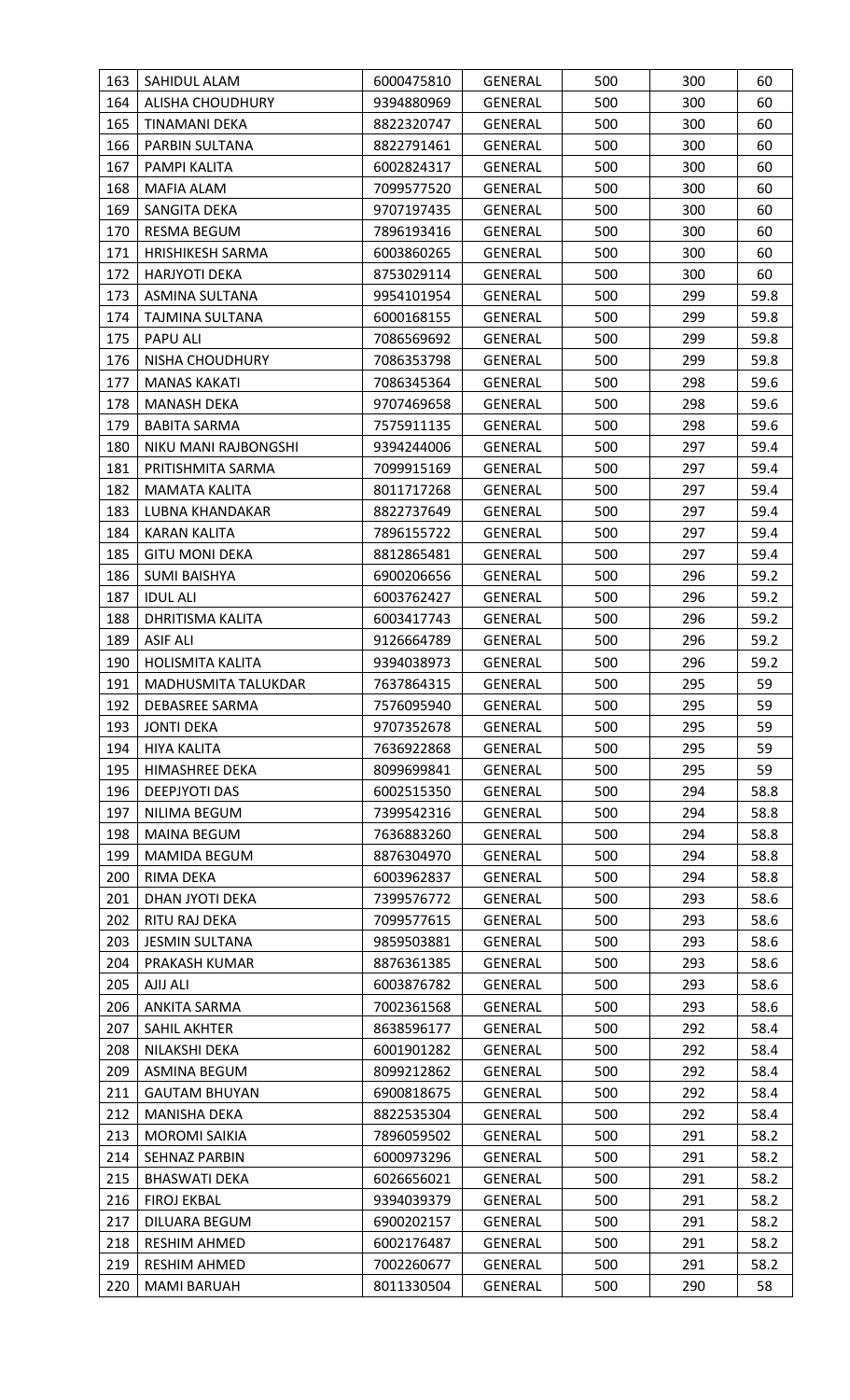| 221 | AFRUJA BEGUM            | 9707256874 | <b>GENERAL</b> | 500 | 290 | 58   |
|-----|-------------------------|------------|----------------|-----|-----|------|
| 222 | SYEDA NAIMA SEHNAZ      | 8753990804 | <b>GENERAL</b> | 500 | 290 | 58   |
| 223 | DHARITRI PATOWARY       | 9613356256 | <b>GENERAL</b> | 500 | 290 | 58   |
| 224 | CHANJIMA BEGUM          | 9365291717 | GENERAL        | 500 | 290 | 58   |
| 225 | NILIMA BEGUM            | 9707372713 | <b>GENERAL</b> | 500 | 290 | 58   |
| 226 | RIMLEE BEGUM            | 7002693220 | <b>GENERAL</b> | 500 | 289 | 57.8 |
| 227 | <b>BARASHA DEKA</b>     | 6900102962 | <b>GENERAL</b> | 500 | 289 | 57.8 |
| 228 | <b>JESMIN CHOUDHURY</b> | 8723021705 | GENERAL        | 500 | 289 | 57.8 |
| 229 | DIPTI MONI PATOWARY     | 8473839134 | GENERAL        | 500 | 289 | 57.8 |
| 230 | CHAYANIKA PATOWARY      | 6003036795 | <b>GENERAL</b> | 500 | 289 | 57.8 |
| 231 | <b>CHINMOY DEKA</b>     | 8473024868 | GENERAL        | 500 | 288 | 57.6 |
| 232 | DHARMENDRA SARMA        | 8811068635 | <b>GENERAL</b> | 500 | 288 | 57.6 |
| 233 | CHAYANIKA KAKATI        | 8822172483 | <b>GENERAL</b> | 500 | 288 | 57.6 |
| 234 | <b>BITU MANI BARUAH</b> | 8099799970 | GENERAL        | 500 | 288 | 57.6 |
| 235 | <b>JYOTIMA DEKA</b>     | 7635879591 | GENERAL        | 500 | 288 | 57.6 |
| 236 | CHAYANIKA DEKA          | 9678113160 | <b>GENERAL</b> | 500 | 288 | 57.6 |
| 237 | AHMED DILUWAR AKHTAR    | 8638086389 | GENERAL        | 500 | 287 | 57.4 |
| 238 | TARALI DEKA             | 6003306453 | GENERAL        | 500 | 287 | 57.4 |
| 239 | NAJMIN AKHTARA          | 7636878921 | <b>GENERAL</b> | 500 | 287 | 57.4 |
| 240 | <b>SUMI MALI</b>        | 9957331329 | <b>GENERAL</b> | 500 | 287 | 57.4 |
| 241 | SAFIKUL RAHMAN          | 9706399504 | GENERAL        | 500 | 286 | 57.2 |
| 242 | POPITORA CHOUDHURY      | 7099915121 | GENERAL        | 500 | 286 | 57.2 |
| 243 | PALLAB CHOUDHURY        | 7637986080 | <b>GENERAL</b> | 500 | 286 | 57.2 |
| 244 | RIJUWANA BEGUM          | 6901825772 | GENERAL        | 500 | 286 | 57.2 |
| 245 | LIPIKA DEKA             | 8486732822 | <b>GENERAL</b> | 500 | 286 | 57.2 |
| 246 | KALYANI KAKATI          | 9707550977 | <b>GENERAL</b> | 500 | 285 | 57   |
| 247 | SAMARJYOTI DEKA         | 9864966612 | GENERAL        | 500 | 285 | 57   |
| 248 | <b>GARIMA DAS</b>       | 6003664924 | GENERAL        | 500 | 285 | 57   |
| 249 | <b>KALSUM BEGUM</b>     | 9101609490 | <b>GENERAL</b> | 500 | 285 | 57   |
| 250 | <b>JASMIN SULTANA</b>   | 8876555460 | <b>GENERAL</b> | 500 | 285 | 57   |
| 251 | SIKHA RANI BEGUM        | 9707114570 | <b>GENERAL</b> | 500 | 285 | 57   |
| 252 | PARINITA KALITA         | 8822339217 | <b>GENERAL</b> | 500 | 285 | 57   |
| 253 | ANAMIKA KALITA          | 9394039434 | GENERAL        | 500 | 285 | 57   |
| 254 | SAJMINA BEGUM           | 6002537518 | <b>GENERAL</b> | 500 | 285 | 57   |
| 255 | PARBIN SULTANA          | 7099951614 | <b>GENERAL</b> | 500 | 285 | 57   |
| 257 | <b>NISHA BORO</b>       | 8473010370 | <b>GENERAL</b> | 500 | 284 | 56.8 |
| 258 | <b>KONMONY DEKA</b>     | 7005593706 | GENERAL        | 500 | 284 | 56.8 |
| 259 | <b>ABHIJIT DEKA</b>     | 9395378046 | <b>GENERAL</b> | 500 | 284 | 56.8 |
| 260 | SAPNA KAKATI            | 8876488287 | <b>GENERAL</b> | 500 | 283 | 56.6 |
| 261 | JANGKI DEKA             | 9132137396 | <b>GENERAL</b> | 500 | 283 | 56.6 |
| 262 | HIYASHREE KALITA        | 9394304539 | GENERAL        | 500 | 283 | 56.6 |
| 263 | NIPON DEKA              | 6002153227 | GENERAL        | 500 | 283 | 56.6 |
| 264 | <b>JESMIN SULTANA</b>   | 8254970434 | GENERAL        | 500 | 283 | 56.6 |
| 265 | MIN MUSTAK SAHARIA      | 6001282774 | GENERAL        | 500 | 282 | 56.4 |
| 266 | JELINA YESMIN           | 9854713932 | GENERAL        | 500 | 282 | 56.4 |
| 267 | <b>CHAMPAK DAS</b>      | 9395044721 | <b>GENERAL</b> | 500 | 282 | 56.4 |
| 268 | <b>MADHUSMITA DEKA</b>  | 6002211340 | GENERAL        | 500 | 281 | 56.2 |
| 269 | <b>GITASHREE DAS</b>    | 8720901719 | GENERAL        | 500 | 281 | 56.2 |
| 270 | CHAYANIKA CHOUDHURY     | 8822491461 | <b>GENERAL</b> | 500 | 281 | 56.2 |
| 271 | SAMIM AKHTAR HOQUE      | 6003415628 | GENERAL        | 500 | 281 | 56.2 |
| 272 | <b>RIKI CHOUDHURY</b>   | 9394880901 | <b>GENERAL</b> | 500 | 281 | 56.2 |
| 273 | <b>RUHUL AMIN</b>       | 8724035021 | <b>GENERAL</b> | 500 | 281 | 56.2 |
| 274 | <b>IRFAN ALI</b>        | 8473091396 | <b>GENERAL</b> | 500 | 281 | 56.2 |
| 275 | KARISHMA BEGUM          | 9707114820 | GENERAL        | 500 | 280 | 56   |
| 276 | <b>IKBAL HUSSAIN</b>    | 8486465161 | <b>GENERAL</b> | 500 | 280 | 56   |
| 277 | <b>KARABI DEKA</b>      | 9707352864 | GENERAL        | 500 | 280 | 56   |
| 278 | <b>APURBA</b>           | 7576856230 | GENERAL        | 500 | 280 | 56   |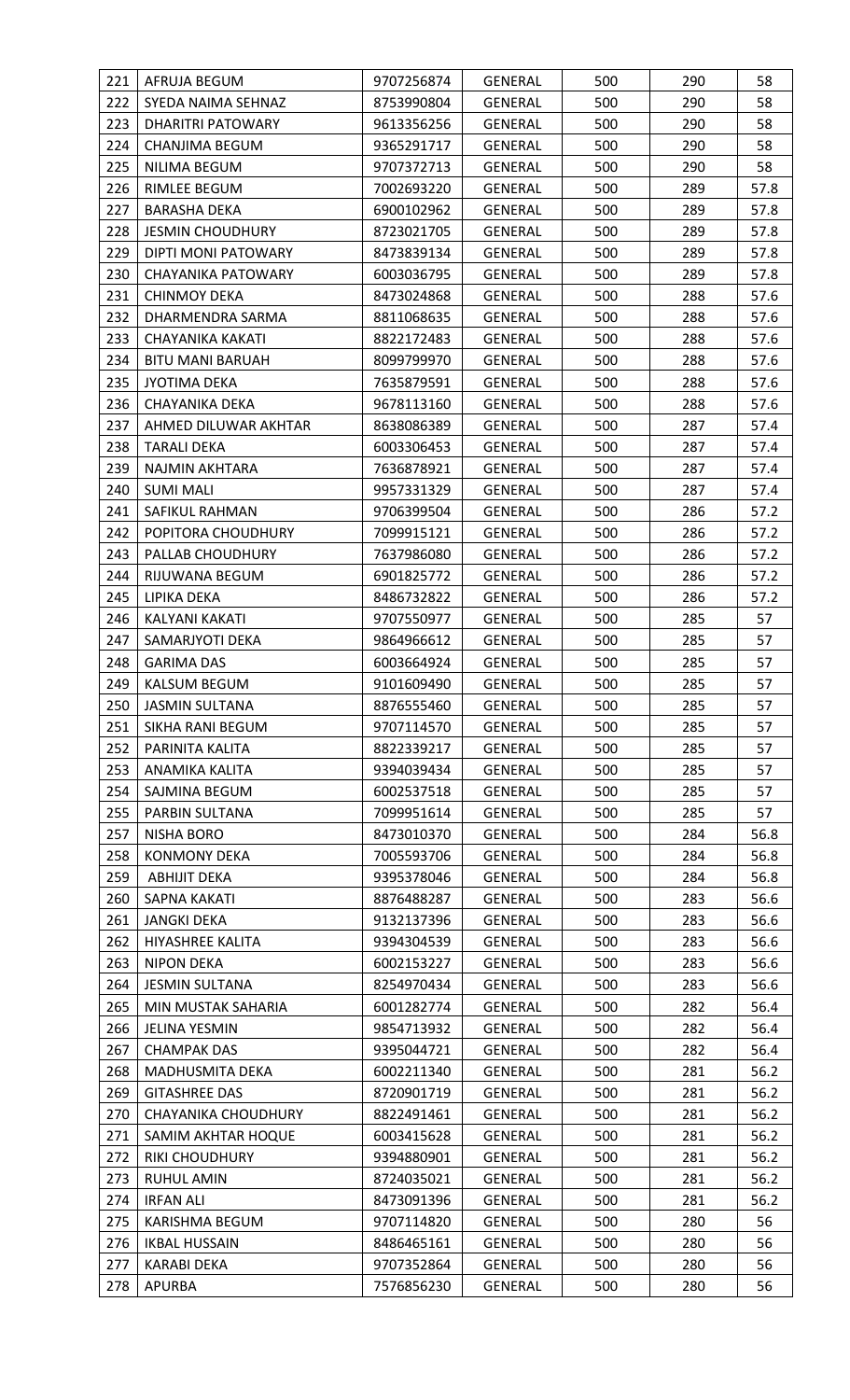| 279 | ARJUNA BEGUM             | 8486682253 | <b>GENERAL</b> | 500 | 280 | 56   |
|-----|--------------------------|------------|----------------|-----|-----|------|
| 280 | APURBA DEKA              | 7099144688 | <b>GENERAL</b> | 500 | 280 | 56   |
| 281 | NISHITA CHOUDHURY        | 8638111101 | <b>GENERAL</b> | 500 | 280 | 56   |
| 282 | PALLABI DEVI             | 9577309143 | <b>GENERAL</b> | 500 | 280 | 56   |
| 283 | <b>DIPU DAS</b>          | 8011643667 | <b>GENERAL</b> | 500 | 279 | 55.8 |
| 284 | MAINUDDIN AHMED          | 7577005630 | GENERAL        | 500 | 279 | 55.8 |
| 285 | ALISA BEGUM              | 7086355622 | <b>GENERAL</b> | 500 | 279 | 55.8 |
| 286 | <b>JINNATUN NESSA</b>    | 8811902181 | <b>GENERAL</b> | 500 | 279 | 55.8 |
| 287 | <b>BHARGAV DEKA</b>      | 8638290636 | <b>GENERAL</b> | 500 | 279 | 55.8 |
| 288 | SANJIB DEKA              | 6002892905 | GENERAL        | 500 | 279 | 55.8 |
| 289 | MADHUSMITA KALITA        | 9706444134 | GENERAL        | 500 | 279 | 55.8 |
| 290 | <b>AMINUR HOQUE</b>      | 7896624631 | <b>GENERAL</b> | 500 | 279 | 55.8 |
| 291 | <b>MUNU BEGUM</b>        | 9707446188 | <b>GENERAL</b> | 500 | 278 | 55.6 |
| 292 | MADHURYA PATOWARY        | 9954475621 | GENERAL        | 500 | 277 | 55.4 |
| 293 | <b>JYOTISMAN BARUAH</b>  | 9854649503 | GENERAL        | 500 | 277 | 55.4 |
| 294 | RAJU AHMED               | 8822652224 | <b>GENERAL</b> | 500 | 277 | 55.4 |
| 295 | KABITA KAKATI            | 6002639726 | <b>GENERAL</b> | 500 | 277 | 55.4 |
| 296 | <b>JAYASHREE DEKA</b>    | 7099638898 | GENERAL        | 500 | 277 | 55.4 |
| 297 | SEHNAZ SULTANA           | 7636921201 | <b>GENERAL</b> | 500 | 277 | 55.4 |
| 298 | SRI DHIRAJ DEKA          | 8753987541 | <b>GENERAL</b> | 500 | 277 | 55.4 |
| 299 | JIMANI KASHYAP           | 6003828480 | GENERAL        | 500 | 276 | 55.2 |
| 300 | <b>BHASWATI PATOWARY</b> | 8011986882 | GENERAL        | 500 | 276 | 55.2 |
| 301 | SABINA NASRIN            | 9864435999 | <b>GENERAL</b> | 500 | 276 | 55.2 |
| 302 | ARJIMA BEGUM             | 9707352953 | GENERAL        | 500 | 276 | 55.2 |
| 303 | <b>MANASHI DEKA</b>      | 7086990911 | <b>GENERAL</b> | 500 | 275 | 55   |
| 304 | <b>JYOTIMA DEKA</b>      | 9957870718 | <b>GENERAL</b> | 500 | 275 | 55   |
| 305 | <b>HIYA MONI DEKA</b>    | 9085359187 | GENERAL        | 500 | 275 | 55   |
| 306 | PUJA DEKA                | 6002757966 | GENERAL        | 500 | 275 | 55   |
| 307 | <b>NIKITA DEKA</b>       | 7636872435 | <b>GENERAL</b> | 500 | 275 | 55   |
| 308 | <b>BHANITA PATOWARY</b>  | 7099269153 | <b>GENERAL</b> | 500 | 274 | 54.8 |
| 309 | DIKSHITA BARUAH          | 8721966457 | <b>GENERAL</b> | 500 | 274 | 54.8 |
| 310 | RESHMA BEGUM             | 9395245031 | <b>GENERAL</b> | 500 | 273 | 54.6 |
| 311 | HARIPRIYA KALITA         | 7099537704 | <b>GENERAL</b> | 500 | 273 | 54.6 |
| 312 | <b>BHITALAI DEKA</b>     | 7896616830 | <b>GENERAL</b> | 500 | 273 | 54.6 |
| 313 | <b>REKIB ALI</b>         | 6001667753 | GENERAL        | 500 | 272 | 54.4 |
| 314 | <b>ASIF HUSSAIN</b>      | 8822235551 | <b>GENERAL</b> | 500 | 272 | 54.4 |
| 315 | <b>ASIF HUSSAIN</b>      | 8399063059 | GENERAL        | 500 | 272 | 54.4 |
| 316 | <b>MAMANI BEGUM</b>      | 9394202152 | <b>GENERAL</b> | 500 | 272 | 54.4 |
| 317 | <b>BHUPALI DEKA</b>      | 7002794587 | <b>GENERAL</b> | 500 | 271 | 54.2 |
| 317 | <b>IFTIKAR HUSSAIN</b>   | 7896214858 | <b>GENERAL</b> | 500 | 271 | 54.2 |
| 318 | <b>BHUPALI DEKA</b>      | 9395192844 | <b>GENERAL</b> | 500 | 271 | 54.2 |
| 319 | <b>GUNJAN DEKA</b>       | 9859477389 | <b>GENERAL</b> | 500 | 271 | 54.2 |
| 320 | <b>KANKAN DEKA</b>       | 9365426832 | <b>GENERAL</b> | 500 | 271 | 54.2 |
| 321 | <b>ABDUL HANIF</b>       | 9127024733 | <b>GENERAL</b> | 500 | 270 | 54   |
| 322 | ZINKU SUMAN DEKA         | 9394201627 | <b>GENERAL</b> | 500 | 270 | 54   |
| 323 | ZINKU SUMAN DEKA         | 7086514004 | <b>GENERAL</b> | 500 | 270 | 54   |
| 324 | MITUMA BEGUM             | 7896849912 | GENERAL        | 500 | 270 | 54   |
| 325 | SAGARIKA DEKA            | 6002473795 | <b>GENERAL</b> | 500 | 270 | 54   |
| 326 | <b>BHASWATI DEKA</b>     | 8011826635 | GENERAL        | 500 | 270 | 54   |
| 327 | LIMA DEVI                | 9127454229 | <b>GENERAL</b> | 500 | 270 | 54   |
| 328 | NIHARIKA DEKA            | 9864747390 | GENERAL        | 500 | 269 | 53.8 |
| 329 | SABINA SULTANA           | 9707188054 | GENERAL        | 500 | 269 | 53.8 |
| 330 | <b>BHUPALI DEVI</b>      | 6001640947 | <b>GENERAL</b> | 500 | 269 | 53.8 |
| 331 | NIHARIKA DEKA            | 6002449885 | <b>GENERAL</b> | 500 | 269 | 53.8 |
| 332 | <b>SUNNY DEKA</b>        | 7635983331 | <b>GENERAL</b> | 500 | 269 | 53.8 |
| 333 | <b>AKHIL DEKA</b>        | 6001333095 | GENERAL        | 500 | 269 | 53.8 |
| 334 | <b>SUMIN AKHTARA</b>     | 9394528618 | <b>GENERAL</b> | 500 | 268 | 53.6 |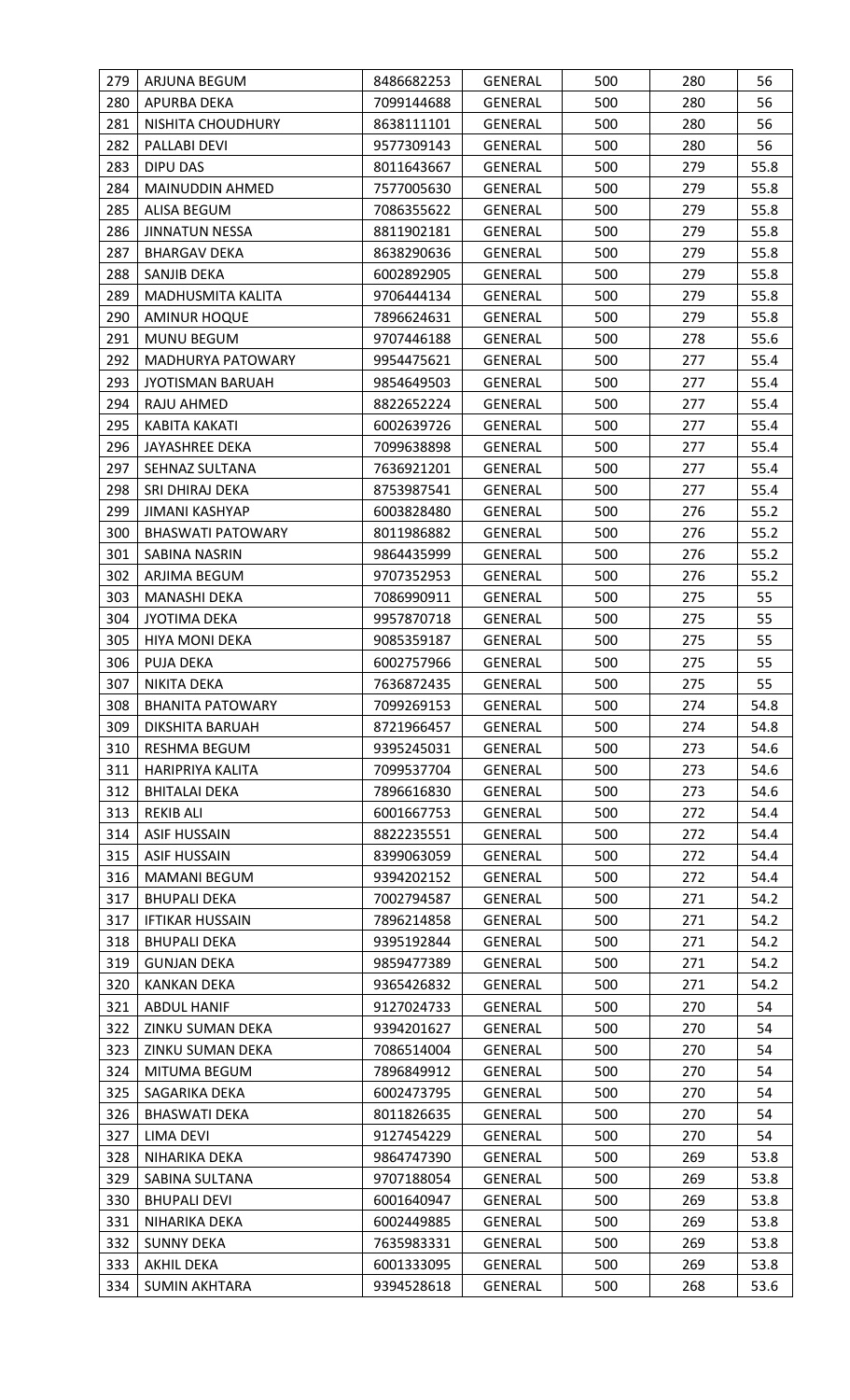| 335        | <b>GITIKA DEKA</b>                 | 7086348182               | GENERAL                          | 500        | 268        | 53.6     |
|------------|------------------------------------|--------------------------|----------------------------------|------------|------------|----------|
| 336        | <b>JUBARAJ PARASAR</b>             | 9678588731               | <b>GENERAL</b>                   | 500        | 267        | 53.4     |
| 337        | <b>JERINA BEGUM</b>                | 8753903319               | <b>GENERAL</b>                   | 500        | 267        | 53.4     |
| 338        | <b>SUMI BEGUM</b>                  | 7099577523               | GENERAL                          | 500        | 267        | 53.4     |
| 339        | <b>SUMI BEGUM</b>                  | 7086442435               | <b>GENERAL</b>                   | 500        | 267        | 53.4     |
| 340        | <b>TULIKA DEKA</b>                 | 6900808421               | <b>GENERAL</b>                   | 500        | 267        | 53.4     |
| 341        | <b>MONDIP TALUKDAR</b>             | 9365622685               | <b>GENERAL</b>                   | 500        | 267        | 53.4     |
| 342        | NISHAMONI DEKA                     | 8099444917               | GENERAL                          | 500        | 267        | 53.4     |
| 343        | DIPANKAR DEKA                      | 7896201201               | <b>GENERAL</b>                   | 500        | 266        | 53.2     |
| 344        | <b>JISU KUMAR</b>                  | 7896224092               | GENERAL                          | 500        | 266        | 53.2     |
| 345        | JENIFA SULTANA                     | 6003257564               | GENERAL                          | 500        | 266        | 53.2     |
| 346        | <b>JAHID HUSSAIN</b>               | 7896619587               | <b>GENERAL</b>                   | 500        | 266        | 53.2     |
| 347        | PURABI KALITA                      | 9101398650               | GENERAL                          | 500        | 266        | 53.2     |
| 348        | <b>JAHID HUSSAIN</b>               | 7636042113               | GENERAL                          | 500        | 266        | 53.2     |
| 349        | NABANITA DEKA                      | 6901748286               | GENERAL                          | 500        | 265        | 53       |
| 350        | KARISHMA DEKA                      | 7086570575               | GENERAL                          | 500        | 265        | 53       |
| 351        | <b>SUNIYA BEGUM</b>                | 8134845901               | <b>GENERAL</b>                   | 500        | 265        | 53       |
| 352        | <b>MAUSUMI BEGUM</b>               | 8473994559               | GENERAL                          | 500        | 265        | 53       |
| 353        | AJMERA BEGUM                       | 8822076294               | <b>GENERAL</b>                   | 500        | 265        | 53       |
| 354        | <b>ARIF CHOUDHURY</b>              | 8876099016               | GENERAL                          | 500        | 265        | 53       |
| 355        | <b>NURUL HAQUE</b>                 | 8471900197               | GENERAL                          | 500        | 265        | 53       |
| 356        | <b>BHARGAB JYOTI SARMA</b>         | 9394244387               | GENERAL                          | 500        | 264        | 52.8     |
| 357        | <b>JESMIN SULTANA</b>              | 7002477640               | GENERAL                          | 500        | 264        | 52.8     |
| 358        | SEHNAJ SULTANA                     | 9395346253               | GENERAL                          | 500        | 263        | 52.6     |
| 359        | <b>SUMI KALITA</b>                 | 8473012558               | GENERAL                          | 500        | 263        | 52.6     |
| 360        | MUSADDIQUE NISHAD ALOM             | 8761005373               | <b>GENERAL</b>                   | 500        | 263        | 52.6     |
| 361        | DHANJIT THAKURIYA                  | 8471969527               | GENERAL                          | 600        | 315        | 52.5     |
| 362        | PAPI DEKA                          | 8876552960               | GENERAL                          | 500        | 262        | 52.4     |
| 363        | <b>ANKITA DEKA</b>                 | 9101616545               | <b>GENERAL</b>                   | 500        | 262        | 52.4     |
| 364        | KUMARI LUNA LAHKAR                 | 6001134323               | <b>GENERAL</b>                   | 500        | 262        | 52.4     |
| 365        | <b>KANKANA KALITA</b>              | 7002785631               | <b>GENERAL</b>                   | 500        | 262        | 52.4     |
| 366<br>367 | RIMJIM DEKA                        | 8822416050               | <b>GENERAL</b>                   | 500        | 262        | 52.4     |
| 368        | PARVJ HAQUE                        | 9854650611               | GENERAL                          | 500        | 261        | 52.2     |
| 369        | <b>JUGAL DEKA</b>                  | 8099799677               | <b>GENERAL</b>                   | 500        | 261        | 52.2     |
| 370        | FIZA AHMEDA<br><b>CHINMOY DEKA</b> | 6901616291               | <b>GENERAL</b>                   | 500        | 260<br>260 | 52       |
| 371        | ANAMIKA DEKA                       | 8723074647<br>8822048175 | <b>GENERAL</b><br><b>GENERAL</b> | 500<br>500 | 260        | 52<br>52 |
| 372        | <b>TARALI KALITA</b>               | 6026850680               | <b>GENERAL</b>                   | 500        | 260        | 52       |
| 373        | DHANJIT KALITA                     | 6002073518               | <b>GENERAL</b>                   | 500        | 260        | 52       |
| 374        | <b>MAMI BARUAH</b>                 | 7896060411               | GENERAL                          | 500        | 260        | 52       |
| 375        | <b>SAUROV KALITA</b>               | 7099577505               | <b>GENERAL</b>                   | 500        | 259        | 51.8     |
| 376        | <b>KRISHNAMONI DEKA</b>            | 8133931740               | <b>GENERAL</b>                   | 500        | 259        | 51.8     |
| 377        | ANUPAMA BAISHYA                    | 9508676068               | <b>GENERAL</b>                   | 500        | 259        | 51.8     |
| 378        | MANISHA DEKA                       | 9707316544               | GENERAL                          | 500        | 259        | 51.8     |
| 380        | NIKITA DEKA                        | 7636875079               | <b>GENERAL</b>                   | 500        | 258        | 51.6     |
| 381        | JYOTI REKHA DEKA                   | 7002992361               | <b>GENERAL</b>                   | 500        | 258        | 51.6     |
| 382        | <b>SUMI BEGUM</b>                  | 8011556091               | GENERAL                          | 500        | 258        | 51.6     |
| 383        | SUHENA AZMIN                       | 9101115241               | GENERAL                          | 500        | 258        | 51.6     |
| 384        | <b>ANKUR DEKA</b>                  | 9957103709               | <b>GENERAL</b>                   | 500        | 257        | 51.4     |
| 385        | MAHIMA BEGUM                       | 8822147718               | <b>GENERAL</b>                   | 500        | 256        | 51.2     |
| 386        | SWABNAM SULTANA                    | 7637930086               | GENERAL                          | 500        | 256        | 51.2     |
| 387        | <b>JIT JYOTI KALITA</b>            | 7637975442               | <b>GENERAL</b>                   | 500        | 255        | 51       |
| 388        | LUTFUR RAHMAN                      | 8720937962               | <b>GENERAL</b>                   | 500        | 255        | 51       |
| 389        | <b>DINKI DEKA</b>                  | 6003454242               | <b>GENERAL</b>                   | 500        | 255        | 51       |
| 390        | SAMPA BEGUM                        | 7636000330               | <b>GENERAL</b>                   | 500        | 255        | 51       |
| 391        | MADHUSMITA BARUAH                  | 8134075491               | GENERAL                          | 500        | 254        | 50.8     |
| 392        | DHANJIT DEKA                       | 9365669218               | GENERAL                          | 500        | 254        | 50.8     |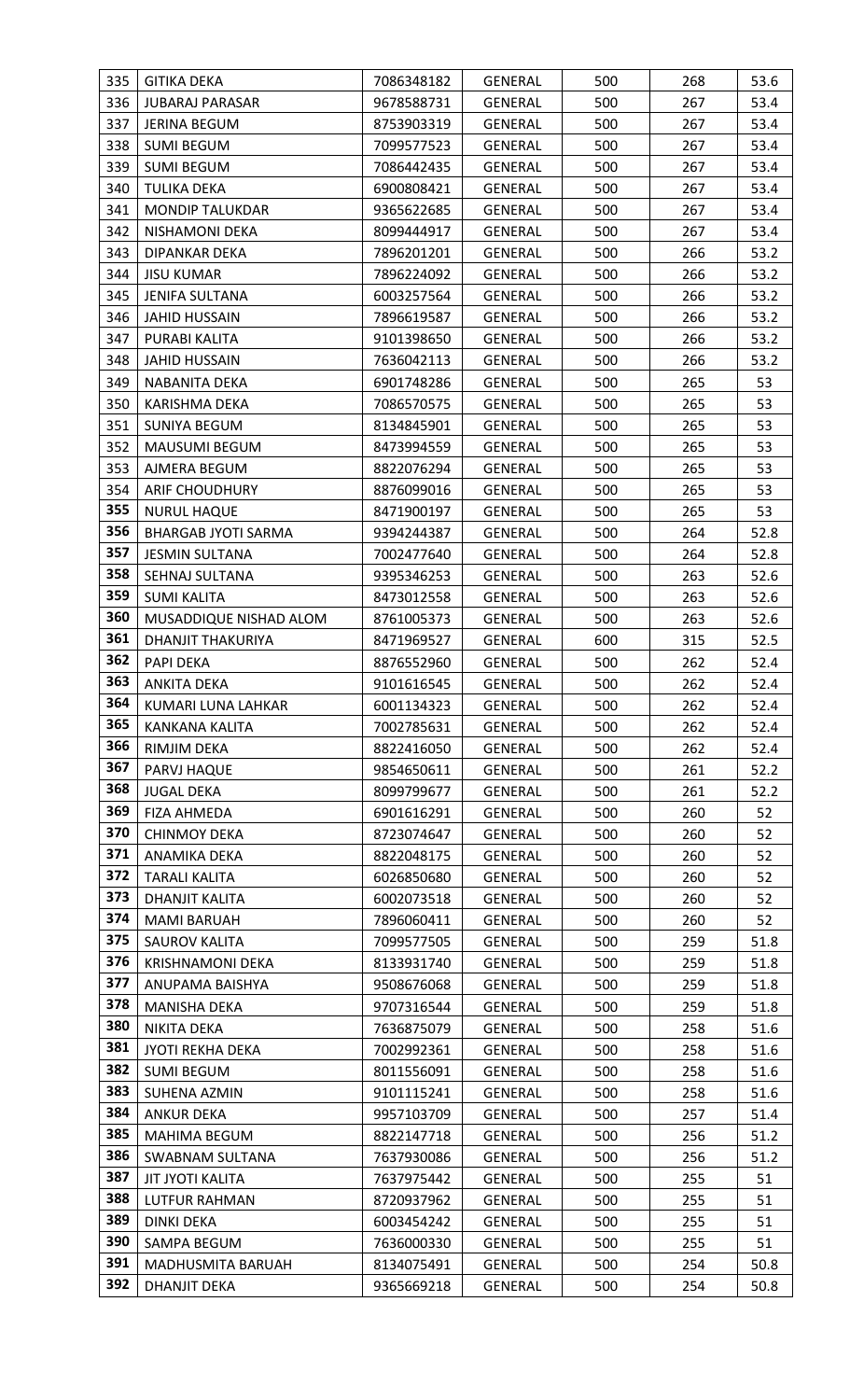| 393        | <b>BIKASH DEKA</b>              | 8822484115               | <b>GENERAL</b>            | 500        | 254        | 50.8         |
|------------|---------------------------------|--------------------------|---------------------------|------------|------------|--------------|
| 394        | DIPSIKHA DEKA                   | 9126727647               | <b>GENERAL</b>            | 500        | 254        | 50.8         |
| 395        | <b>ANISUL ALI</b>               | 7099577192               | <b>GENERAL</b>            | 500        | 253        | 50.6         |
| 396        | <b>MOON CHOUDHURY</b>           | 9957333364               | GENERAL                   | 500        | 253        | 50.6         |
| 397        | <b>SEWALI DAS</b>               | 8811940823               | <b>GENERAL</b>            | 500        | 253        | 50.6         |
| 398        | ANINDITA DEKA                   | 6000645520               | <b>GENERAL</b>            | 500        | 253        | 50.6         |
| 399        | ARJINA BEGUM                    | 8099589697               | GENERAL                   | 500        | 252        | 50.4         |
| 400        | SAGARIKA BAISHYA                | 9864639376               | <b>GENERAL</b>            | 500        | 252        | 50.4         |
| 401        | NISHARANI DEKA                  | 9957250136               | GENERAL                   | 500        | 252        | 50.4         |
| 402        | <b>FIRUJUL HAQUE</b>            | 9954121766               | GENERAL                   | 500        | 251        | 50.2         |
| 403        | <b>JUGAL KRISHN DEKA</b>        | 8099072627               | <b>GENERAL</b>            | 500        | 251        | 50.2         |
| 404        | SANGITA DUTTA                   | 6901395947               | <b>GENERAL</b>            | 500        | 251        | 50.2         |
| 405        | <b>MINTU DEKA</b>               | 8822674276               | <b>GENERAL</b>            | 500        | 250        | 50           |
| 406        | <b>DOLLY DEKA</b>               | 6901764693               | GENERAL                   | 500        | 250        | 50           |
| 407        | <b>BIKI BORAH</b>               | 8876318901               | GENERAL                   | 500        | 250        | 50           |
| 408        | <b>ASMINA SULTANA</b>           | 7637864620               | GENERAL                   | 500        | 299        | 49.83        |
| 409        | <b>QUEEN BEGUM</b>              | 6900155757               | GENERAL                   | 500        | 249        | 49.8         |
| 410        | <b>JAYANTA KUMAR DEB</b>        | 7896566840               | <b>GENERAL</b>            | 500        | 249        | 49.8         |
| 411        | RIYAJUL ISLAM                   | 9707126421               | <b>GENERAL</b>            | 500        | 249        | 49.8         |
| 412        | AMINUL HOQUE                    | 6002149443               | GENERAL                   | 500        | 248        | 49.6         |
| 413        | NITU MONI SARMA                 | 7099638764               | GENERAL                   | 500        | 248        | 49.6         |
| 414        | NAYAN MANI SARMAH               | 8136017639               | GENERAL                   | 500        | 247        | 49.4         |
| 415        | <b>AMINUL ALI</b>               | 8761072628               | <b>GENERAL</b>            | 500        | 247        | 49.4         |
| 416        | <b>ENAMONI TALUKDAR</b>         | 8099072821               | GENERAL                   | 500        | 247        | 49.4         |
| 417        | <b>SUMI BEGUM</b>               | 9707352956               | GENERAL                   | 500        | 247        | 49.4         |
| 418        | <b>RUMI DEKA</b>                | 6901765994               | <b>GENERAL</b>            | 500        | 247        | 49.4         |
| 419        | <b>ARCHITA DEKA</b>             | 9864396088               | GENERAL                   | 500        | 246        | 49.2         |
| 420        | ROZI BEGUM                      | 9707333716               | <b>GENERAL</b>            | 500        | 245        | 49           |
| 421        | <b>TINA MONI DEKA</b>           | 8254902623               | <b>GENERAL</b>            | 500        | 245        | 49           |
| 422        | <b>BARASHA KALITA</b>           | 9707196352               | <b>GENERAL</b>            | 500        | 245        | 49           |
| 423<br>424 | <b>ASHIKUL ISLAM</b>            | 8876642731               | <b>GENERAL</b>            | 500        | 244        | 48.8         |
| 425        | <b>PAMPI DAS</b>                | 9864708878               | <b>GENERAL</b>            | 500        | 244        | 48.8         |
| 426        | MURCHANA DEKA<br>SANGITA KALITA | 9957857135               | GENERAL                   | 500<br>500 | 242<br>242 | 48.4<br>48.4 |
| 427        | AJMINA BEGUM                    | 6900419927<br>8011788759 | GENERAL<br><b>GENERAL</b> | 500        | 241        | 48.2         |
| 428        | KALPANA DEKA                    | 8011264709               | <b>GENERAL</b>            | 500        | 241        | 48.2         |
| 429        | <b>JITU DEKA</b>                | 9707550928               | GENERAL                   | 500        | 240        | 48           |
| 430        | <b>DHANJIT SARMA</b>            | 9707334376               | GENERAL                   | 500        | 240        | 48           |
| 431        | SAGAR DEEP CHOUDHURY            | 9954639687               | <b>GENERAL</b>            | 500        | 239        | 47.8         |
| 432        | <b>GAUTAM KUMAR SARMAH</b>      | 7002474159               | GENERAL                   | 500        | 239        | 47.8         |
| 433        | RIKIMONI PARBIN                 | 6901616443               | <b>GENERAL</b>            | 500        | 239        | 47.8         |
| 434        | RISHA KALITA                    | 7099613719               | <b>GENERAL</b>            | 500        | 239        | 47.8         |
| 435        | <b>RITUL ALI</b>                | 6000717051               | <b>GENERAL</b>            | 500        | 238        | 47.6         |
| 436        | DARSHAN RAJBONGSHI              | 6003281106               | <b>GENERAL</b>            | 500        | 238        | 47.6         |
| 437        | <b>MOMI BEGUM</b>               | 9132181114               | GENERAL                   | 500        | 237        | 47.4         |
| 438        | <b>KARAN SARMAH</b>             | 7896061898               | <b>GENERAL</b>            | 500        | 237        | 47.4         |
| 439        | SIKHAMONI DEKA                  | 8822491771               | <b>GENERAL</b>            | 500        | 236        | 47.2         |
| 440        | RISA BEGUM                      | 6003954331               | <b>GENERAL</b>            | 500        | 235        | 47           |
| 441        | RUKIYA BEGUM                    | 6901749438               | <b>GENERAL</b>            | 500        | 234        | 46.8         |
| 442        | <b>RAMEN DEKA</b>               | 9864379703               | <b>GENERAL</b>            | 500        | 234        | 46.8         |
| 443        | NAYAN TARA DEKA                 | 9864394731               | GENERAL                   | 500        | 234        | 46.8         |
| 444        | JAVED HYAZARIKA                 | 7002651190               | GENERAL                   | 500        | 232        | 46.4         |
| 445        | SAHIL KHAN                      | 9678586135               | <b>GENERAL</b>            | 500        | 231        | 46.2         |
| 446        | SAMAR JYOTI DEKA                | 8761956282               | <b>GENERAL</b>            | 500        | 231        | 46.2         |
| 447        | SANGITA DEKA                    | 6900808094               | <b>GENERAL</b>            | 500        | 231        | 46.2         |
| 448        | <b>FARIDA BEGUM</b>             | 6002206132               | GENERAL                   | 500        | 231        | 46.2         |
| 449        | <b>KAMAL ALI</b>                | 8822072851               | GENERAL                   | 500        | 230        | 46           |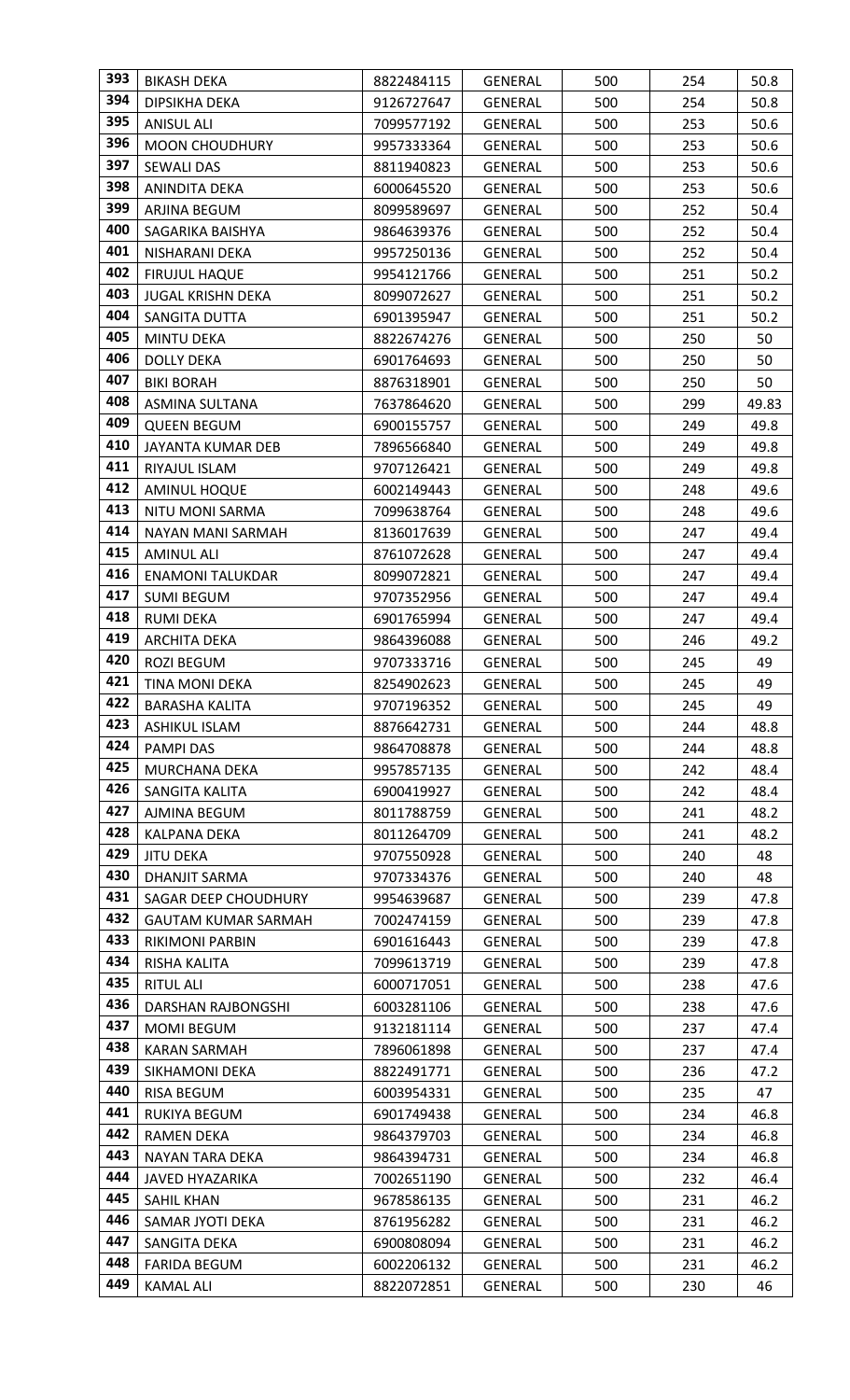| 450 | PRANITA DEKA             | 8474863797 | <b>GENERAL</b> | 500 | 229 | 45.8  |
|-----|--------------------------|------------|----------------|-----|-----|-------|
| 451 | <b>ASHIQUE ALI</b>       | 8399002131 | GENERAL        | 500 | 229 | 45.8  |
| 452 | MRINANGKA KALITA         | 9864886794 | <b>GENERAL</b> | 500 | 228 | 45.6  |
| 453 | ASIF ALI AHMED           | 9864378714 | <b>GENERAL</b> | 500 | 227 | 45.4  |
| 454 | <b>AZIZAR RAHMAN</b>     | 9127408023 | <b>GENERAL</b> | 500 | 227 | 45.4  |
| 455 | <b>ASIF ALI AHMED</b>    | 7399994346 | <b>GENERAL</b> | 500 | 227 | 45.4  |
| 456 | PUJA BAISHYA             | 8822763291 | <b>GENERAL</b> | 500 | 227 | 45.4  |
| 457 | <b>BHASKAR KALITA</b>    | 9365015028 | GENERAL        | 500 | 227 | 45.4  |
| 458 | JAANMONI BEGUM           | 7896209143 | GENERAL        | 500 | 226 | 45.2  |
| 459 | <b>HIRAK THAKURIA</b>    | 6900201191 | GENERAL        | 500 | 226 | 45.2  |
| 460 | <b>MILTON ALI</b>        | 9707113901 | <b>GENERAL</b> | 500 | 225 | 45    |
| 461 | PURNIMA AKHTARA          | 6002054898 | GENERAL        | 500 | 224 | 44.8  |
| 462 | <b>MOSTAK ALI</b>        | 9127821259 | <b>GENERAL</b> | 500 | 224 | 44.8  |
| 463 | NIHARIKA BEGUM           | 6901765972 | GENERAL        | 500 | 223 | 44.6  |
| 464 | RUKSHANA CHOUDHURY       | 9864925382 | <b>GENERAL</b> | 500 | 222 | 44.4  |
| 465 | <b>CHANDANA DEKA</b>     | 8403894418 | <b>GENERAL</b> | 500 | 222 | 44.4  |
| 466 | <b>NEHAZ JAMAN</b>       | 9394151473 | GENERAL        | 500 | 222 | 44.4  |
| 467 | <b>RAHUL ALI</b>         | 9707248386 | GENERAL        | 500 | 222 | 44.4  |
| 468 | SUDAKSHINA HAZARIKA      | 8822518596 | GENERAL        | 500 | 221 | 44.2  |
| 469 | <b>BAHARUL ALI</b>       | 9678585318 | <b>GENERAL</b> | 500 | 221 | 44.2  |
| 470 | NABANITA DEKA            | 8011455354 | GENERAL        | 500 | 219 | 43.8  |
| 471 | <b>GARIMA DAS</b>        | 9085275816 | <b>GENERAL</b> | 500 | 217 | 43.4  |
| 472 | SANGITA DEKA             | 9678497820 | <b>GENERAL</b> | 500 | 215 | 43    |
| 473 | <b>KLINTAN KALITA</b>    | 9864575011 | GENERAL        | 500 | 214 | 42.8  |
| 474 | TAJMINA BEGUM            | 7099577105 | GENERAL        | 500 | 256 | 42.67 |
| 475 | NARJUMA BEGUM            | 9101953586 | GENERAL        | 500 | 213 | 42.6  |
| 476 | MITALI BAISHYA           | 6002696402 | GENERAL        | 500 | 213 | 42.6  |
| 477 | SAJIT ALI                | 6001421712 | GENERAL        | 500 | 212 | 42.4  |
| 478 | <b>TWINKLE MANI DEKA</b> | 9954765548 | <b>GENERAL</b> | 500 | 206 | 41.2  |
| 479 | <b>LIZA DAS</b>          | 6002851400 | <b>GENERAL</b> | 500 | 205 | 41    |
| 480 | <b>NAJMA BEGUM</b>       | 6901616883 | <b>GENERAL</b> | 500 | 204 | 40.8  |
| 481 | NAJMA BEGUM              | 6900522311 | <b>GENERAL</b> | 500 | 204 | 40.8  |
| 482 | SABNAM SIDDIKA           | 8753960409 | <b>GENERAL</b> | 500 | 203 | 40.6  |
| 483 | PINKU DEKA               | 8099212712 | <b>GENERAL</b> | 500 | 202 | 40.4  |
| 484 | <b>FATIMA BEGUM</b>      | 9859867369 | GENERAL        | 500 | 194 | 38.8  |
| 485 | <b>NABAJIT RAMCHIARY</b> | 9864260164 | <b>GENERAL</b> | 500 | 192 | 38.4  |
| 486 | JAHIDUL ISLAM            | 8486633721 | GENERAL        | 500 | 190 | 38    |
| 487 | HAFIJUL ISLAM            | 9395259158 | GENERAL        | 500 | 189 | 37.8  |
| 488 | <b>SUNIA CHOUDHURY</b>   | 6900952767 | <b>GENERAL</b> | 500 | 180 | 36    |
| 489 | KARAN DEKA               | 6900728971 | GENERAL        | 500 | 176 | 35.2  |
| 490 | <b>DHANMONI DEKA</b>     | 6002010429 | <b>GENERAL</b> | 500 | 176 | 35.2  |
| 491 | PRANAB KALITA            | 9101645560 | <b>GENERAL</b> | 500 | 174 | 34.8  |
| 492 | RUPANKAR SARMA           | 6001253740 | GENERAL        | 500 | 150 | 30    |

|                        | <b>WAITING LIST (OBC/MOBC)</b> |                               |            |                              |                                 |      |  |  |
|------------------------|--------------------------------|-------------------------------|------------|------------------------------|---------------------------------|------|--|--|
| <b>SI</b><br><b>No</b> | <b>Name</b>                    | <b>Phone</b><br><b>Number</b> | Caste      | <b>Total</b><br><b>Marks</b> | <b>Marks</b><br><b>Obtained</b> | %    |  |  |
|                        | <b>RAKESH NATH</b>             | 6003113714                    | <b>OBC</b> | 500                          | 290                             | 58   |  |  |
| 2                      | <b>RAKESH NATH</b>             | 8099694376                    | <b>OBC</b> | 500                          | 290                             | 58   |  |  |
| 3                      | <b>TONMOY BEZ</b>              | 6002809804                    | <b>OBC</b> | 500                          | 289                             | 57.8 |  |  |
| 4                      | TONMOY BEZ                     | 9707551708                    | <b>OBC</b> | 500                          | 289                             | 57.8 |  |  |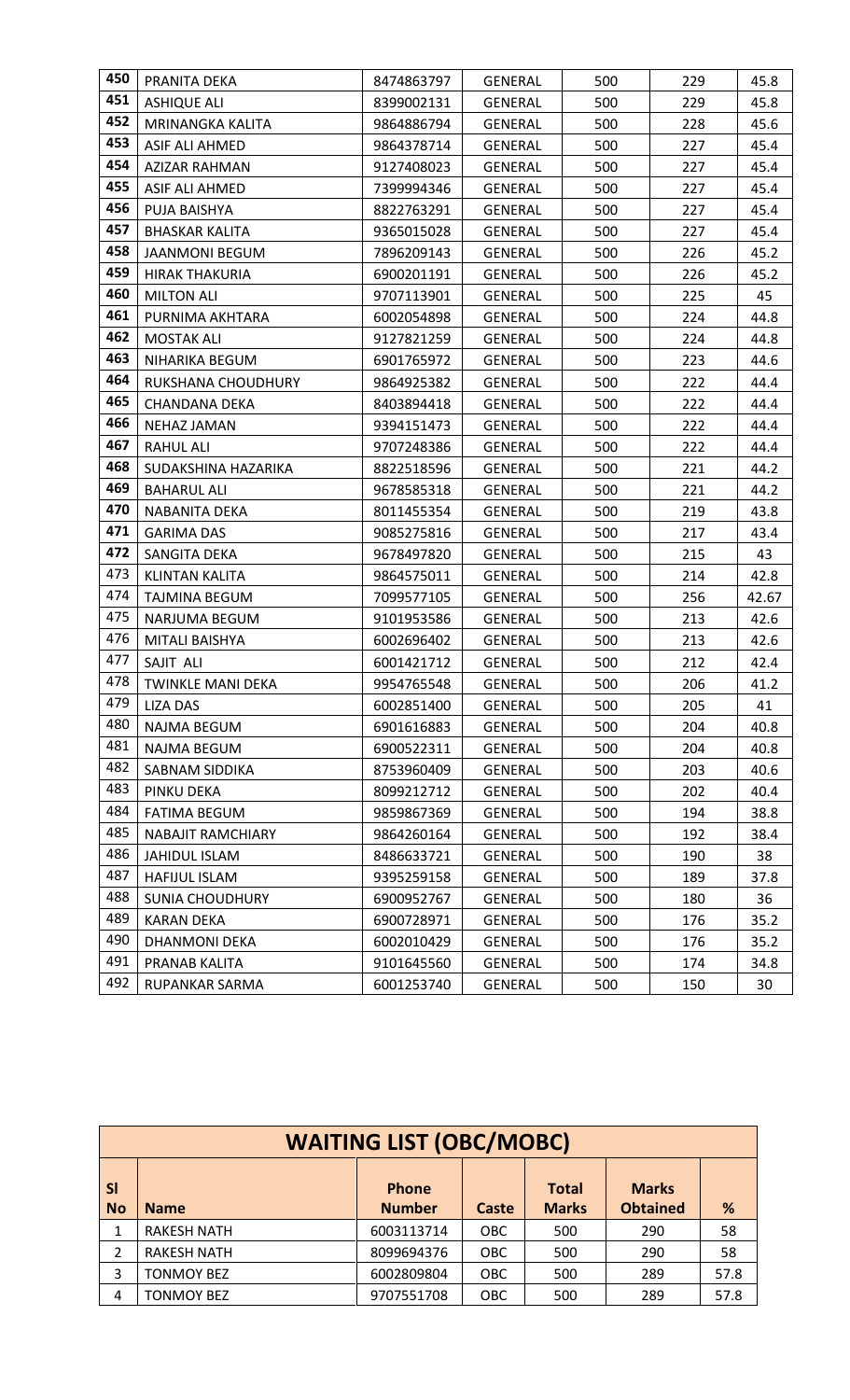| 5              | DULUMANI DAS                      | 8471892926               | OBC        | 500        | 288        | 57.6         |
|----------------|-----------------------------------|--------------------------|------------|------------|------------|--------------|
| 6              | NIKUMANI DAS                      | 8403850197               | OBC        | 500        | 288        | 57.6         |
| $\overline{7}$ | <b>JURI DAS</b>                   | 7002555304               | <b>OBC</b> | 500        | 288        | 57.6         |
| 8              | HIMANGSHU KUMAR                   | 6901765909               | <b>OBC</b> | 500        | 286        | 57.2         |
| 9              | <b>RUPAM KUMAR</b>                | 8486515827               | OBC        | 500        | 286        | 57.2         |
| 10             | KALYANI KAKATI                    | 6901742356               | <b>OBC</b> | 500        | 286        | 57.2         |
| 11             | KAILYANJIT GOGOI                  | 9864835190               | OBC        | 500        | 286        | 57.2         |
| 12             | SANDHYA DAS                       | 9854711934               | OBC        | 500        | 286        | 57.2         |
| 13             | RUPAM KUMAR RAJBONGSHI            | 9085043161               | <b>OBC</b> | 500        | 285        | 57           |
| 15             | ANITA RAJBONGSHI                  | 6001761822               | <b>OBC</b> | 500        | 284        | 56.8         |
| 16             | <b>NIPAN DAS</b>                  | 6001350583               | OBC        | 500        | 283        | 56.6         |
| 17             | <b>JURI KUMAR</b>                 | 9126946675               | OBC        | 500        | 283        | 56.6         |
| 18             | DHARMISTHA NATH                   | 8099799417               | <b>OBC</b> | 500        | 283        | 56.6         |
| 19             | SHIBANI DAS                       | 6003880270               | OBC        | 500        | 283        | 56.6         |
| 20             | SHIBANI DAS                       | 8876063060               | OBC        | 500        | 283        | 56.6         |
| 21             | <b>KARISHMA KUMAR</b>             | 8099317851               | <b>OBC</b> | 500        | 282        | 56.4         |
| 22             | <b>GITASHREE DAS</b>              | 9365164855               | OBC        | 500        | 281        | 56.2         |
| 23             | <b>GITASHREE DAS</b>              | 8876017528               | <b>OBC</b> | 500        | 281        | 56.2         |
| 24             | <b>JITUL KAKATI</b>               | 8723807998               | <b>OBC</b> | 500        | 280        | 56           |
| 25             | DEEPSIKHA HAZARIKA                | 9864785224               | <b>OBC</b> | 500        | 280        | 56           |
| 26             | PRIYA THAKURIA                    | 6900246306               | OBC        | 500        | 280        | 56           |
| 27             | <b>JURI NATH</b>                  | 9394041668               | <b>OBC</b> | 500        | 278        | 55.6         |
| 28             | DIPJYOTI DAS                      | 9394202137               | <b>OBC</b> | 500        | 277        | 55.4         |
| 29             | <b>JOGESH DAS</b>                 | 8099874424               | OBC        | 500        | 277        | 55.4         |
| 30             | NAYANMANI DAS                     | 6001668650               | OBC        | 500        | 276        | 55.2         |
| 31             | <b>RIDIP KUMAR</b>                | 7399191391               | OBC        | 500        | 275        | 55           |
| 32             | <b>LIPIKA DAS</b>                 | 9707374277               | <b>OBC</b> | 500        | 275        | 55           |
| 33             | <b>JINTU MONI NATH</b>            | 7577011149               | OBC        | 500        | 274        | 54.8         |
| 34             | DIBYA JYOTI ROY                   | 8761071015               | OBC        | 500        | 274        | 54.8         |
| 35             | TRISHNA MONI MEDHI                | 9954682185<br>8720932523 | <b>OBC</b> | 500        | 273        | 54.6         |
| 36             | <b>JYOTIRMOY NATH</b>             |                          | OBC        | 500        | 273<br>273 | 54.6         |
| 37<br>38       | KARISHMA NATH<br><b>PUJA NATH</b> | 8811938285<br>6001428210 | OBC<br>OBC | 500<br>500 | 272        | 54.6<br>54.4 |
| 39             | PRIYANKA KAKATI                   | 9859031425               | <b>OBC</b> | 500        | 271        | 54.2         |
| 40             | <b>BHARGAB DEKA</b>               | 9707176954               | <b>OBC</b> | 500        | 271        | 54.2         |
| 41             | JAYASREE KUMAR                    | 9101838110               | <b>OBC</b> | 500        | 271        | 54.2         |
| 42             | <b>JURIMA NATH</b>                | 9678371434               | <b>OBC</b> | 500        | 270        | 54           |
| 43             | <b>SUBHASH NATH</b>               | 6003551851               | OBC        | 500        | 269        | 53.8         |
| 44             | NIRMALI RAJBONGSHI                | 9957902433               | <b>OBC</b> | 500        | 268        | 53.6         |
| 45             | PRITI RANI DEVI                   | 7099317792               | OBC        | 500        | 267        | 53.4         |
| 46             | <b>BARAKHA KAKATI</b>             | 9101792515               | OBC        | 500        | 267        | 53.4         |
| 47             | MAHDUSMITA BEZBARUAH              | 8822836564               | <b>OBC</b> | 500        | 267        | 53.4         |
| 48             | MRINMAY RANJAN DEKA               | 6001063351               | OBC        | 500        | 264        | 52.8         |
| 49             | DULAL RAJBONGSHI                  | 9365035486               | <b>OBC</b> | 500        | 264        | 52.8         |
| 50             | HIRAK JYOTI RAJBONGSHI            | 8011550642               | OBC        | 500        | 264        | 52.8         |
| 51             | <b>JURI NATH</b>                  | 9707232816               | OBC        | 500        | 263        | 52.6         |
| 52             | NISHA RANI NATH                   | 7099324277               | <b>OBC</b> | 500        | 263        | 52.6         |
| 53             | <b>MANISA DAS</b>                 | 8638117135               | OBC        | 500        | 263        | 52.6         |
| 54             | PAMPI DEKA                        | 7086843239               | <b>OBC</b> | 500        | 257        | 51.4         |
| 55             | SHIMASRI DAS                      | 9957406862               | OBC        | 500        | 257        | 51.4         |
| 56             | <b>UDDHAB NATH</b>                | 9127423091               | <b>OBC</b> | 500        | 256        | 51.2         |
| 57             | <b>MRINAL KR DAS</b>              | 9508827764               | OBC        | 500        | 254        | 50.8         |
| 58             | <b>RINKU DAS</b>                  | 6003654691               | OBC        | 500        | 254        | 50.8         |
| 59             | <b>TRISHNA NATH</b>               | 6003294978               | <b>OBC</b> | 500        | 253        | 50.6         |
| 60             | SIDDHARTH RAJKONWAR               | 6003321212               | <b>OBC</b> | 500        | 247        | 49.4         |
| 61             | <b>CHANDANA KUMAR</b>             | 8723977654               | <b>OBC</b> | 500        | 247        | 49.4         |
| 62             | CHIMA KUMAR                       | 9476872048               | OBC        | 500        | 244        | 48.8         |